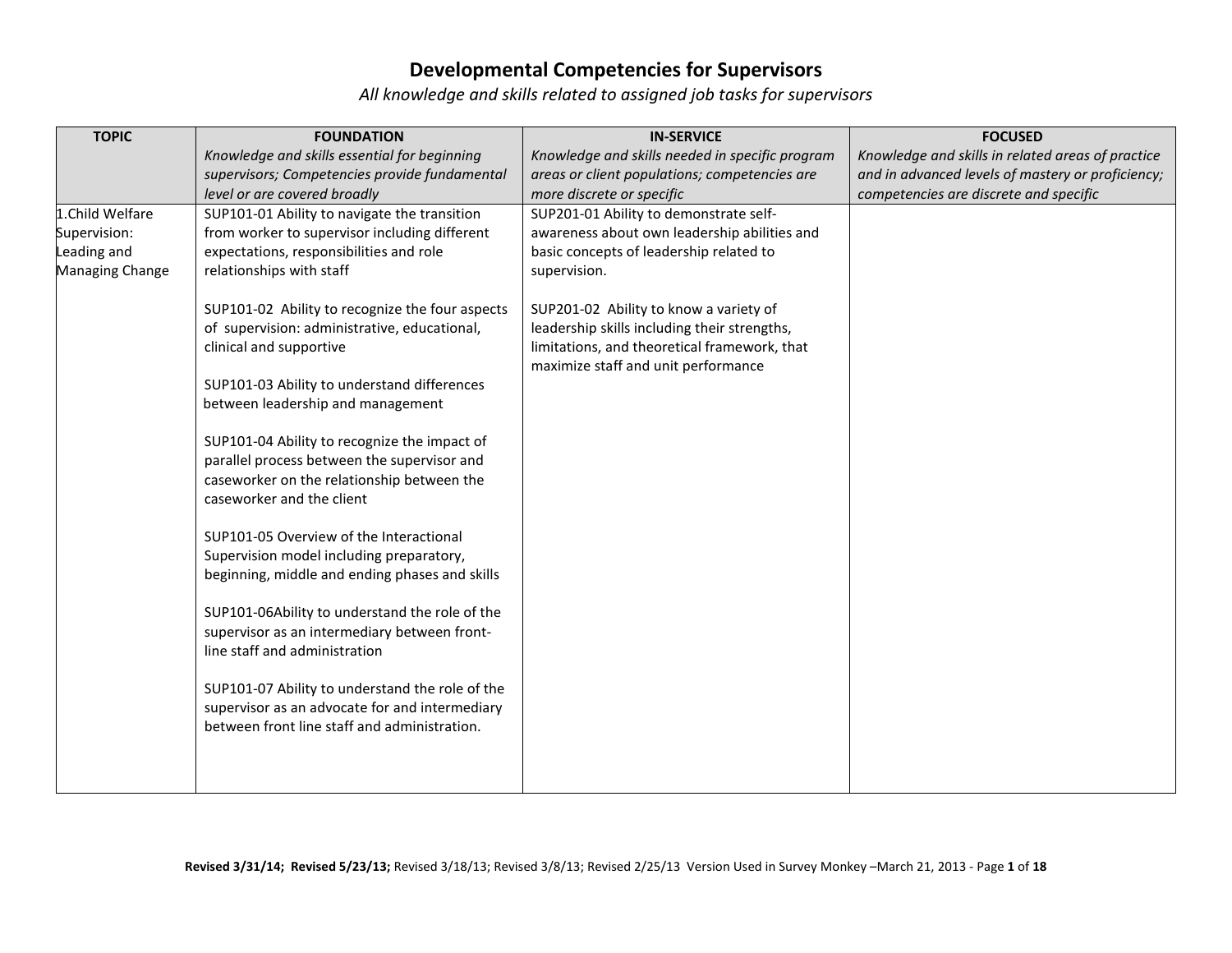| <b>TOPIC</b>      | <b>FOUNDATION</b>                                  | <b>IN-SERVICE</b>                                 | <b>FOCUSED</b>                                    |
|-------------------|----------------------------------------------------|---------------------------------------------------|---------------------------------------------------|
|                   | Knowledge and skills essential for beginning       | Knowledge and skills needed in specific program   | Knowledge and skills in related areas of practice |
|                   | supervisors; Competencies provide fundamental      | areas or client populations; competencies are     | and in advanced levels of mastery or proficiency; |
|                   | level or are covered broadly                       | more discrete or specific                         | competencies are discrete and specific            |
| 2. Self-care,     | SUP102-01 Ability to recognize the importance      | SUP201-01 Ability to understand the typical       | SUP301-01 Ability to utilize a variety of         |
| Secondary Trauma, | of managing multiple priorities, understand        | origins, dynamics, and indicators of work related | supportive supervisory activities to reduce work- |
| and Burnout       | guidelines for measuring workloads, and            | stress in child welfare and the potential         | related stress such as providing referrals to     |
|                   | organizing unit workloads to increase efficiency   | consequences of excessive stress such as failure  | agency and community support programs, peer       |
|                   | and effectiveness and promote equivalence in       | to complete work assignments, poor health,        | support, respite, and mental health treatment     |
|                   | work load among unit members                       | psychological distress, secondary trauma,         |                                                   |
|                   |                                                    | absenteeism, low morale, burnout, and post-       |                                                   |
|                   | SUP102-02 Ability to recognize when their own      | traumatic stress disorder (PTSD)                  |                                                   |
|                   | level of stress is interfering with work and seeks |                                                   |                                                   |
|                   | help when necessary.                               | SUP202-02 Ability to develop and implement        |                                                   |
|                   |                                                    | plans to improve time and workload                |                                                   |
|                   | SUP102-03 Ability to support unit members with     | management for oneself and for workers.           |                                                   |
|                   | time management and recognize when staff are       |                                                   |                                                   |
|                   | overwhelmed and require intervention               | SUP202-03 Ability to recognize when a staff       |                                                   |
|                   |                                                    | member's emotional responses interfere with       |                                                   |
|                   |                                                    | the assessment process and help social worker     |                                                   |
|                   |                                                    | to examine and change these responses             |                                                   |
|                   |                                                    |                                                   |                                                   |
|                   |                                                    | SUP202-04 Ability to organize work assignment,    |                                                   |
|                   |                                                    | work flow, and management work time and           |                                                   |
|                   |                                                    | priorities so that assigned tasks are completed   |                                                   |
|                   |                                                    | within required timeframes, and to identify and   |                                                   |
|                   |                                                    | reduce work-related stress                        |                                                   |
|                   |                                                    |                                                   |                                                   |
|                   |                                                    |                                                   |                                                   |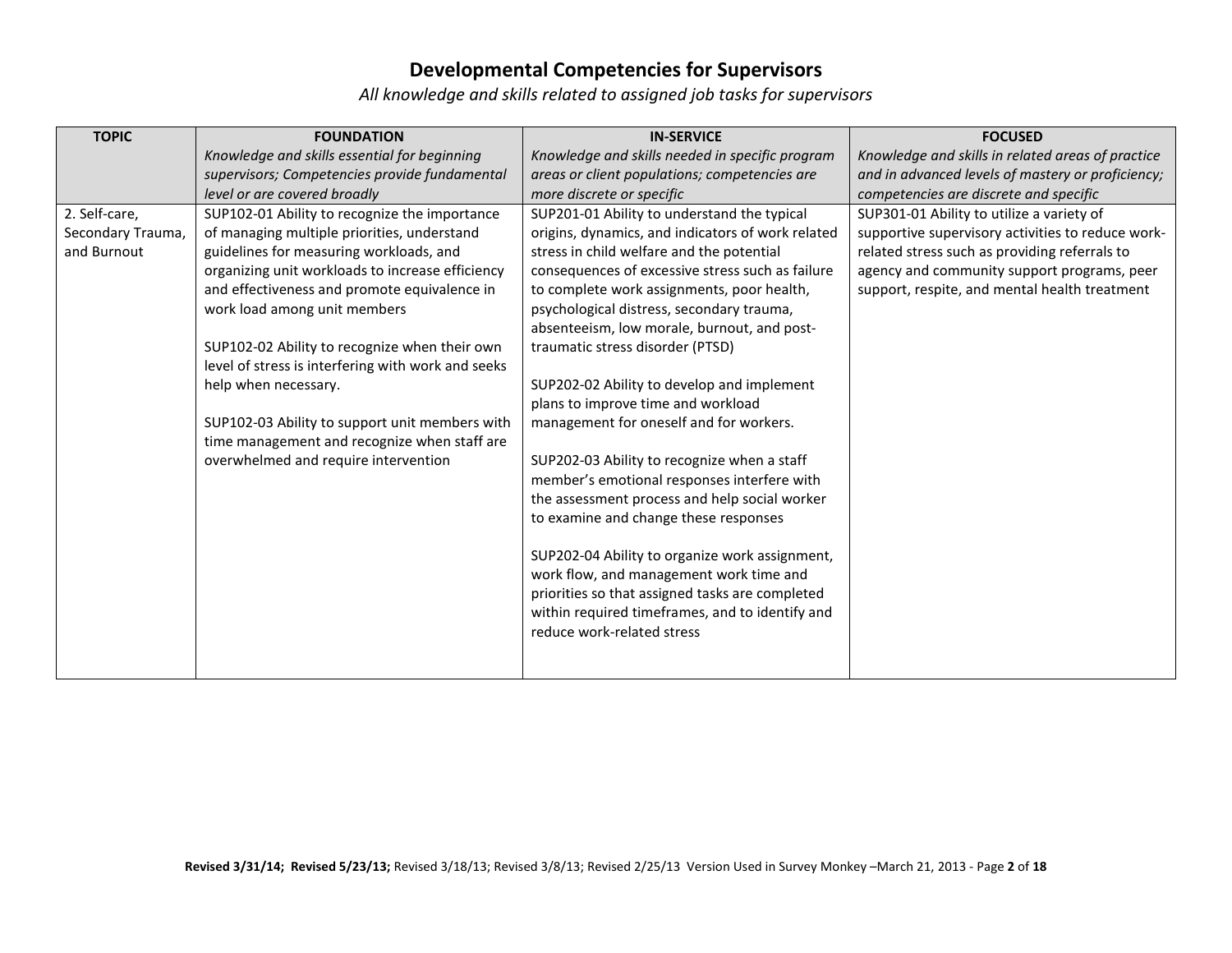| <b>TOPIC</b>        | <b>FOUNDATION</b>                                             | <b>IN-SERVICE</b>                                  | <b>FOCUSED</b>                                                                                  |
|---------------------|---------------------------------------------------------------|----------------------------------------------------|-------------------------------------------------------------------------------------------------|
|                     | Knowledge and skills essential for beginning                  | Knowledge and skills needed in specific program    | Knowledge and skills in related areas of practice                                               |
|                     | supervisors; Competencies provide fundamental                 | areas or client populations; competencies are      | and in advanced levels of mastery or proficiency;                                               |
|                     | level or are covered broadly                                  | more discrete or specific                          | competencies are discrete and specific                                                          |
| 3. Professionalism, | SUP103-01 Knows the components of good                        | SUP203-01 Knows family members' rights and         | SUP303-01 Ability to promote good service and                                                   |
| Ethics, and Public  | public service and the factors that promote                   | responsibilities in receiving agency services,     | ensure provision of responsive, respectful                                                      |
| Service             | responsiveness and follow through in the agency               | and knows how to use a formal grievance            | and accountable to families                                                                     |
|                     |                                                               | process to promote a fair and objective            |                                                                                                 |
|                     | SUP103-02 Understands the unique challenges                   | resolution of complaints                           | SUP303-02 Can display and foster integrity and<br>honesty through the promotion of mutual trust |
|                     | of providing service to non-voluntary clients                 | SUP203-02 Knows strategies to provide service      | and respect, demonstrates and fosters high                                                      |
|                     | SUP103-03 Knows the state's ethic laws and                    | to clients who have special needs, or clients with | ethical standards                                                                               |
|                     | policies                                                      | different language or cultural backgrounds         |                                                                                                 |
|                     |                                                               |                                                    | SUP303-03 Ability to treat others with respect,                                                 |
|                     | SUP103-04 Knows the supervisor/manager's                      | SUP203-03 Understands the importance and           | fairly and ethically                                                                            |
|                     | role in treating others with respect, fairly and              | impacts of serving the public with respect,        |                                                                                                 |
|                     | ethically                                                     | concern, courtesy, and responsiveness,             | SUP303-04 Serve the public with respect,                                                        |
|                     |                                                               | recognizing that service to the public is the      | concern, courtesy, and responsiveness,                                                          |
|                     | SUP103-05 Knows when to notify and involve                    | primary mission of state government                | recognizing that service to the public is the                                                   |
|                     | legal counsel or the Ethics Board to support the              |                                                    | primary mission of state government                                                             |
|                     | agency in situations                                          | SUP203-04 Ability to advocate for staff within     |                                                                                                 |
|                     |                                                               | the agency and outside the agency                  | SUP303-05 Promotes an environment of public                                                     |
|                     | SUP103-06 Knows not to use the employee's                     |                                                    | trust free from fraud, abuse of authority, and                                                  |
|                     | position for purposes of establishing or                      |                                                    | misuse of public property                                                                       |
|                     | promoting personal or financial relationships<br>with clients |                                                    | SUP303-06 Can display and foster integrity and                                                  |
|                     |                                                               |                                                    | honesty through the promotion of mutual trust                                                   |
|                     | SUP103-07: Knows to follow and abide by DSHS                  |                                                    | and respect, demonstrates and fosters high                                                      |
|                     | policies regarding nondiscrimination, sexual                  |                                                    | ethical standards                                                                               |
|                     | harassment, workplace harassment, and client                  |                                                    |                                                                                                 |
|                     | rights                                                        |                                                    | SUP303-07 Strengthen public confidence in the                                                   |
|                     |                                                               |                                                    | integrity of state government by demonstrating                                                  |
|                     | SUP103-08 Knows to create an environment free                 |                                                    | the highest standards of personal integrity,                                                    |
|                     | from intimidation, retaliation, hostility, or                 |                                                    | fairness, honesty, and compliance with law,                                                     |
|                     | unreasonable interference with an individual's                |                                                    | rules, regulations, and DSHS policies                                                           |
|                     | work performance                                              |                                                    |                                                                                                 |
|                     |                                                               |                                                    |                                                                                                 |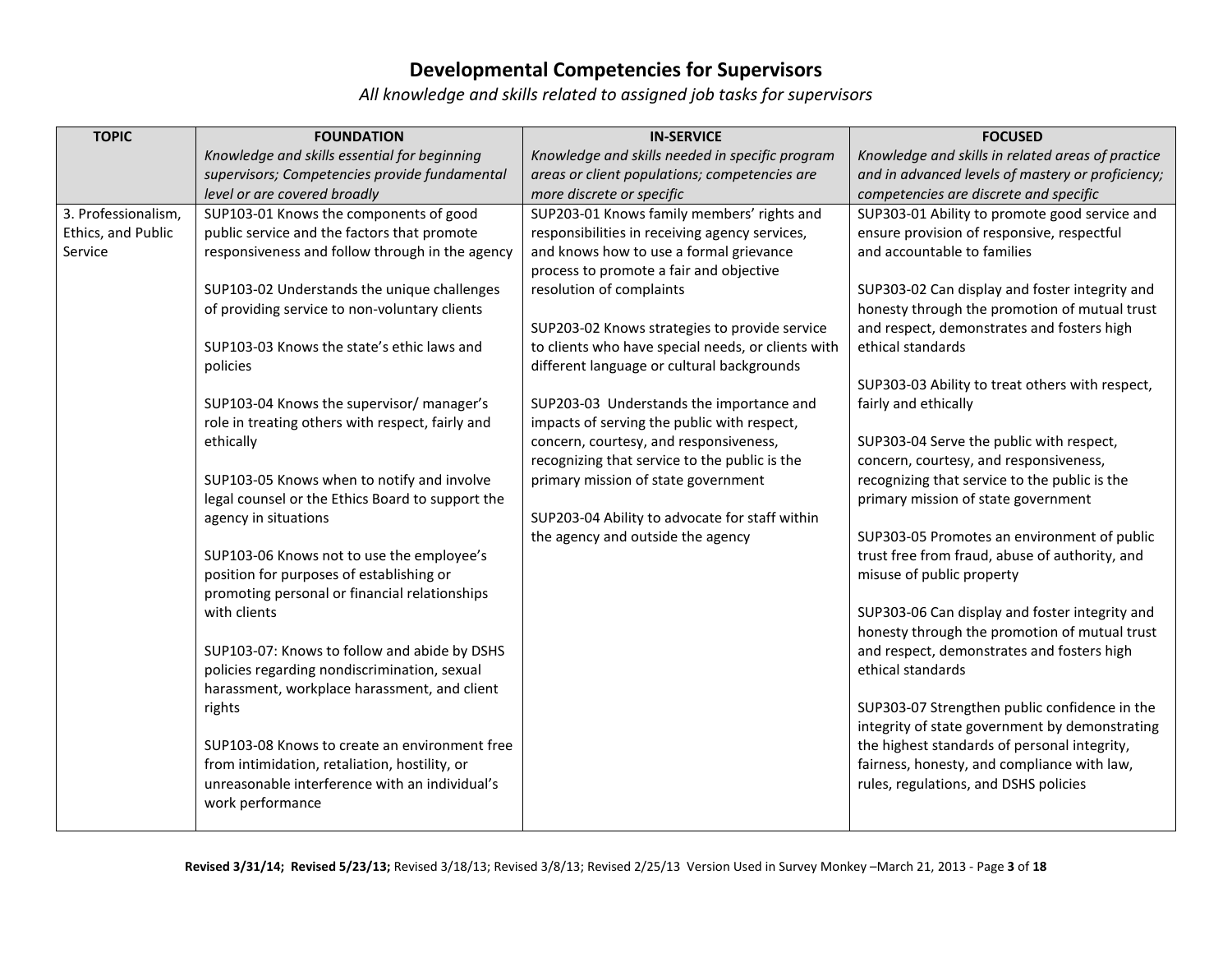| <b>TOPIC</b>          | <b>FOUNDATION</b>                                                     | <b>IN-SERVICE</b>                               | <b>FOCUSED</b>                                     |
|-----------------------|-----------------------------------------------------------------------|-------------------------------------------------|----------------------------------------------------|
|                       | Knowledge and skills essential for beginning                          | Knowledge and skills needed in specific program | Knowledge and skills in related areas of practice  |
|                       | supervisors; Competencies provide fundamental                         | areas or client populations; competencies are   | and in advanced levels of mastery or proficiency;  |
|                       | level or are covered broadly                                          | more discrete or specific                       | competencies are discrete and specific             |
|                       | SUP103-09 Ability to monitor to ensure the                            |                                                 | SUP303-08 Ability to interact with all DSHS staff, |
|                       | appropriate use of state property                                     |                                                 | external stakeholders, Tribes, and others with     |
|                       |                                                                       |                                                 | respect, concern, and responsiveness               |
|                       | SUP103-10 Ability to instruct and monitor staff                       |                                                 |                                                    |
|                       | to promote ethical practice                                           |                                                 |                                                    |
|                       | SUP103-11 Ability to model and direct                                 |                                                 |                                                    |
|                       | caseworkers in working with community                                 |                                                 |                                                    |
|                       | partners to serve, support, and monitor families,                     |                                                 |                                                    |
|                       | and enhance their capacity to safely parent their                     |                                                 |                                                    |
|                       | children                                                              |                                                 |                                                    |
|                       |                                                                       |                                                 |                                                    |
| 4. Supervising Indian | SUP104-01 Ability to support the                                      | SUP204-01 Understands regional tribal nation    |                                                    |
| Child Welfare         | implementation of practices unique to ICWA                            | regulations and federal laws and non-federally  |                                                    |
|                       |                                                                       | recognized tribes                               |                                                    |
|                       | SUP104-02 Ability to understand the                                   |                                                 |                                                    |
|                       | government to government relationship and the                         |                                                 |                                                    |
|                       | Tribal State Agreement including 7.01 IPAC, IPAC                      |                                                 |                                                    |
|                       | Sub-Committee, local tribal agreements, and<br>consolidated contracts |                                                 |                                                    |
|                       |                                                                       |                                                 |                                                    |
|                       | SUP104-03 Ability to assist staff in                                  |                                                 |                                                    |
|                       | understanding the history and location of                             |                                                 |                                                    |
|                       | Washington's tribes                                                   |                                                 |                                                    |
|                       |                                                                       |                                                 |                                                    |
|                       | SUP104-04 Ability to assist staff in knowing the                      |                                                 |                                                    |
|                       | importance of documentation requirements for                          |                                                 |                                                    |
|                       | all Native Children                                                   |                                                 |                                                    |
|                       |                                                                       |                                                 |                                                    |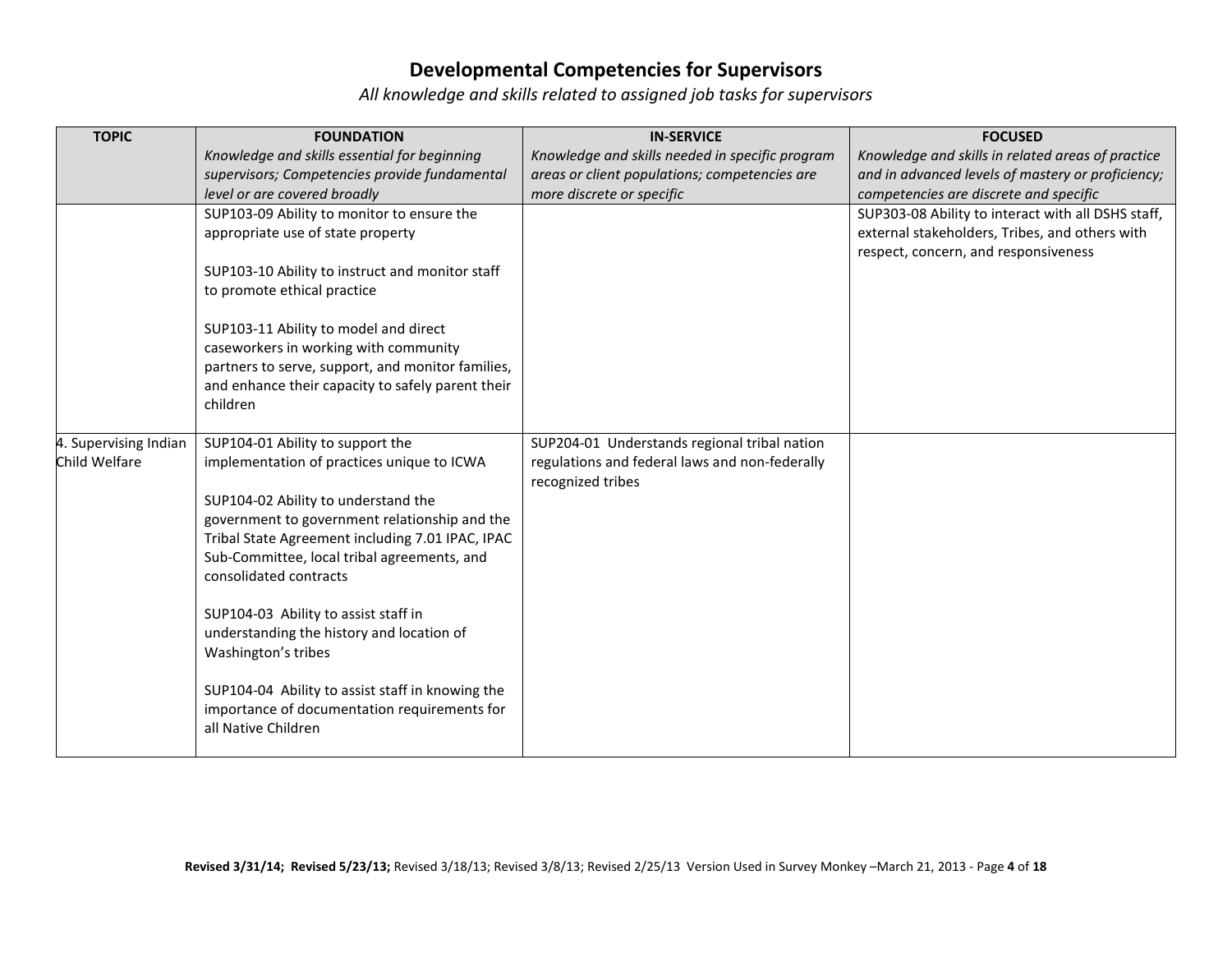| <b>TOPIC</b>        | <b>FOUNDATION</b>                                                                          | <b>IN-SERVICE</b>                                | <b>FOCUSED</b>                                                       |
|---------------------|--------------------------------------------------------------------------------------------|--------------------------------------------------|----------------------------------------------------------------------|
|                     | Knowledge and skills essential for beginning                                               | Knowledge and skills needed in specific program  | Knowledge and skills in related areas of practice                    |
|                     | supervisors; Competencies provide fundamental                                              | areas or client populations; competencies are    | and in advanced levels of mastery or proficiency;                    |
|                     | level or are covered broadly                                                               | more discrete or specific                        | competencies are discrete and specific                               |
| 5. Teambuilding and | SUP105-01 Understands the supervisor's role in                                             | SUP207-01 Ability to create a collaborative team | SUP305-01 Ability to lead or participate on                          |
| Community           | modeling and promoting collaboration to                                                    | environment that enhances productivity           | agency and community planning groups and                             |
| Partnerships        | achieve agency, unit, and individual outcomes                                              |                                                  | work teams                                                           |
|                     |                                                                                            | SUP205-02 Ability to jointly establish work unit |                                                                      |
|                     | SUP105-02 Understand stages of work group                                                  | norms and processes that support collaboration   | SUP305-02 Ability to develop a supportive work                       |
|                     | development and the leader's role at each stage                                            | and an environment where it is safe to ask       | environment that can help keep staff engaged                         |
|                     |                                                                                            | questions and respectfully disagree and ask for  | and involved and promote high levels of                              |
|                     | SUP105-03 Ability to create a supportive and                                               | help                                             | investment in their work                                             |
|                     | enabling team environment that promotes                                                    |                                                  |                                                                      |
|                     | effective and efficient completion of mission                                              | SUP207-03 Ability to identify and build on unit  | SUP305-03 Ability to build and lead diverse                          |
|                     | critical-case work activities                                                              | strengths to promote teamwork                    | teams that respond to the culture of the client                      |
|                     |                                                                                            |                                                  | and reflects the community makeup                                    |
|                     | SUP105-04 Ability to participate on agency and<br>community planning groups and work teams | SUP207-04 Ability to apply and articulate a      |                                                                      |
|                     | Understands how a supervisor's ability to                                                  | collective vision, mission, and fundamental      |                                                                      |
|                     | collaborate with staff can reinforce the value of                                          | values to staff and help them understand how to  | SUP307-04 Ability to involve unit members in                         |
|                     | collaborative worker-client relationships                                                  | integrate these into their daily practice        | creating a shared vision and establishing a<br>cohesive unit culture |
|                     |                                                                                            |                                                  |                                                                      |
|                     | SUP105-05 Ability to create a work environment                                             |                                                  |                                                                      |
|                     | that supports the achievement of the agency                                                |                                                  |                                                                      |
|                     | mission and promote excellence in direct                                                   |                                                  |                                                                      |
|                     | practice                                                                                   |                                                  |                                                                      |
|                     |                                                                                            |                                                  |                                                                      |
|                     | SUP105-06 Ability to work collaboratively within                                           |                                                  |                                                                      |
|                     | the agency and in the community to meet                                                    |                                                  |                                                                      |
|                     | agency mission, goals, and objectives to ensure                                            |                                                  |                                                                      |
|                     | that children and families receive coordinated                                             |                                                  |                                                                      |
|                     | services/resources                                                                         |                                                  |                                                                      |
|                     |                                                                                            |                                                  |                                                                      |
|                     |                                                                                            |                                                  |                                                                      |
|                     |                                                                                            |                                                  |                                                                      |
|                     |                                                                                            |                                                  |                                                                      |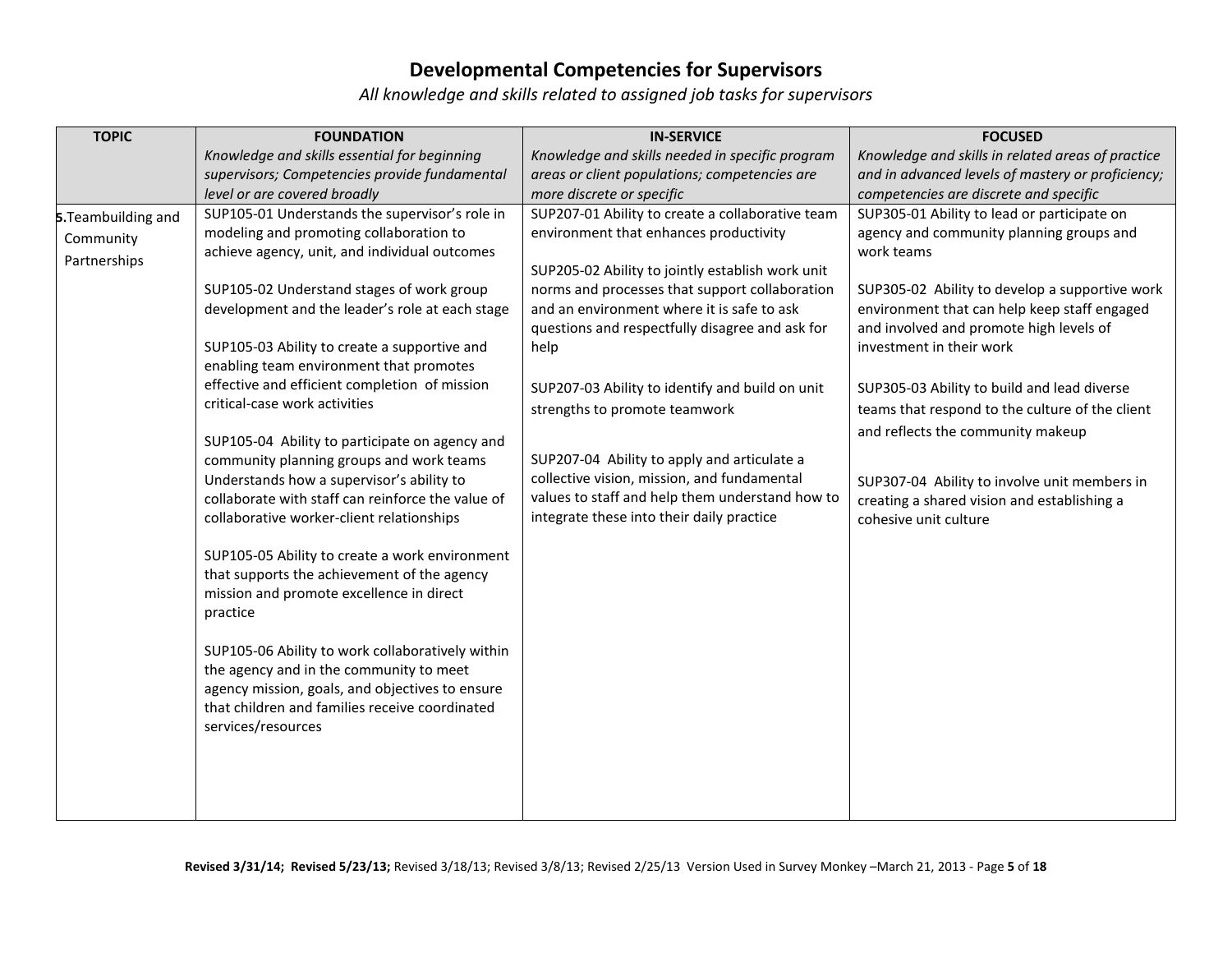| <b>TOPIC</b>  | <b>FOUNDATION</b>                                                                                | <b>IN-SERVICE</b>                                                                                                                               | <b>FOCUSED</b>                                    |
|---------------|--------------------------------------------------------------------------------------------------|-------------------------------------------------------------------------------------------------------------------------------------------------|---------------------------------------------------|
|               | Knowledge and skills essential for beginning                                                     | Knowledge and skills needed in specific program                                                                                                 | Knowledge and skills in related areas of practice |
|               | supervisors; Competencies provide fundamental                                                    | areas or client populations; competencies are                                                                                                   | and in advanced levels of mastery or proficiency; |
|               | level or are covered broadly                                                                     | more discrete or specific                                                                                                                       | competencies are discrete and specific            |
| 6.Supervising | SUP106-01 Ability to direct workers in                                                           | SUP206-01 Ability to model, coach and monitor                                                                                                   |                                                   |
| Engagement,   | engagement, building partnerships, focusing on                                                   | staff in developing specific engagement                                                                                                         |                                                   |
| Intake and    | pragmatic everyday life events, and targeting                                                    | strategies to build genuine, respectful                                                                                                         |                                                   |
| Assessment    | measurable prevention skills                                                                     | empathetic partnerships                                                                                                                         |                                                   |
|               |                                                                                                  |                                                                                                                                                 |                                                   |
|               | SUP106-02 Ability to help staff understand why<br>families may not be willingly engage, share    | SUP206-02 Ability to assess staff's ability to<br>partner with families and children for safety                                                 |                                                   |
|               | information, or be cooperative with public child                                                 |                                                                                                                                                 |                                                   |
|               | welfare workers                                                                                  | SUP206-03 Ability to promote the use of veteran                                                                                                 |                                                   |
|               |                                                                                                  | parents as a resource for new parents entering                                                                                                  |                                                   |
|               | SUP106-03 Ability to guide and coach unit staff                                                  | the child welfare system                                                                                                                        |                                                   |
|               | in developing interviewing skills, including                                                     |                                                                                                                                                 |                                                   |
|               | identifying gaps and needs in workers'                                                           | SUP206-04 Ability to assist staff in utilizing a                                                                                                |                                                   |
|               | interviewing skills                                                                              | variety of interviewing strategies suitable for                                                                                                 |                                                   |
|               |                                                                                                  | different purposes and situations, including                                                                                                    |                                                   |
|               | SUP106-03 Ability to support staff in engaging                                                   | children who are experiencing trauma, poverty,                                                                                                  |                                                   |
|               | fathers in child welfare process                                                                 | domestic violence, chemical dependency                                                                                                          |                                                   |
|               |                                                                                                  |                                                                                                                                                 |                                                   |
|               | SUP106-04 Ability to assist staff by keeping case                                                | SUP206-05 Ability to assist unit staff in refining                                                                                              |                                                   |
|               | focused on everyday developmental and                                                            | practice to remain family-centered                                                                                                              |                                                   |
|               | management tasks that interrupt family                                                           |                                                                                                                                                 |                                                   |
|               | functioning                                                                                      | SUP206-06 Ability to assess workers knowledge                                                                                                   |                                                   |
|               |                                                                                                  | and skills related to addiction, and assist workers                                                                                             |                                                   |
|               | SUP106-05 Ability to guide, coach, and monitor<br>casework activities to ensure the accuracy and | in gaining/improving their knowledge and skills                                                                                                 |                                                   |
|               | timeliness of investigations                                                                     | in working with families with AOD use/abuse                                                                                                     |                                                   |
|               |                                                                                                  |                                                                                                                                                 |                                                   |
|               | SUP106-06 Ability to monitor and ensure                                                          |                                                                                                                                                 |                                                   |
|               | adherence to policies and procedures for                                                         |                                                                                                                                                 |                                                   |
|               | gathering and documenting information in                                                         |                                                                                                                                                 |                                                   |
|               | situations of alleged child maltreatment                                                         |                                                                                                                                                 |                                                   |
|               |                                                                                                  |                                                                                                                                                 |                                                   |
|               |                                                                                                  |                                                                                                                                                 |                                                   |
|               |                                                                                                  |                                                                                                                                                 |                                                   |
|               |                                                                                                  | Revised 3/31/14; Revised 5/23/13; Revised 3/18/13; Revised 3/8/13; Revised 2/25/13 Version Used in Survey Monkey -March 21, 2013 - Page 6 of 18 |                                                   |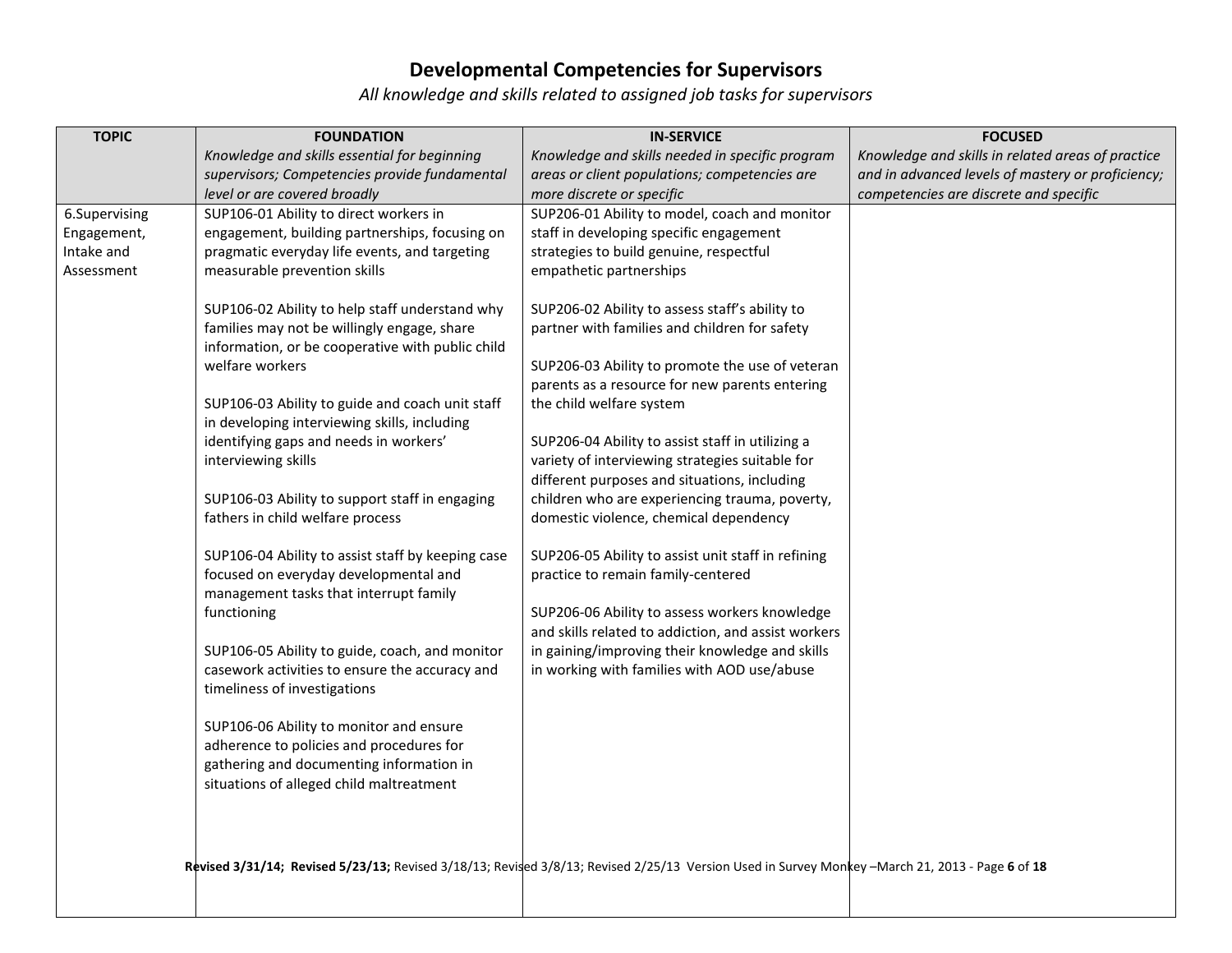| <b>TOPIC</b>      | <b>FOUNDATION</b>                                | <b>IN-SERVICE</b>                                 | <b>FOCUSED</b>                                     |
|-------------------|--------------------------------------------------|---------------------------------------------------|----------------------------------------------------|
|                   | Knowledge and skills essential for beginning     | Knowledge and skills needed in specific program   | Knowledge and skills in related areas of practice  |
|                   | supervisors; Competencies provide fundamental    | areas or client populations; competencies are     | and in advanced levels of mastery or proficiency;  |
|                   | level or are covered broadly                     | more discrete or specific                         | competencies are discrete and specific             |
|                   | SUP106-07 Assists staff in distinguishing what   |                                                   |                                                    |
|                   | information is critical to obtain for a complete |                                                   |                                                    |
|                   | comprehensive assessment<br>and                  |                                                   |                                                    |
|                   |                                                  |                                                   |                                                    |
|                   | SUP106-08 Assists staff in knowing the time      |                                                   |                                                    |
|                   | frames associated with documentation             |                                                   |                                                    |
|                   | requirements                                     |                                                   |                                                    |
|                   | SUP106-09 Ability to direct workers to be        |                                                   |                                                    |
|                   | culturally responsive at all stages when         |                                                   |                                                    |
|                   | implementing the practice model                  |                                                   |                                                    |
|                   |                                                  |                                                   |                                                    |
|                   | SUP106-10Ability to guide and direct staff to    |                                                   |                                                    |
|                   | assess child and adolescent developmental        |                                                   |                                                    |
|                   | needs and to implement effective plans to meet   |                                                   |                                                    |
|                   | those needs.                                     |                                                   |                                                    |
|                   |                                                  |                                                   |                                                    |
|                   |                                                  |                                                   |                                                    |
|                   |                                                  |                                                   |                                                    |
| 7.Supervising     | SUP107-01 Assists staff with understanding       | SUP214-01 Ability to assist staff in working with | SUP307-01 Ability to utilize a clinical case       |
| Planning and Case | policy time frames related to health and safety  | parents throughout the life of the case to help   | consultation process to assess and assist staff in |
| Management        | visits of children                               | identify and address barriers to family           | their ability to articulate and organize case      |
|                   |                                                  | reunification and continually celebrate a         | assessment information                             |
|                   | SUP107-02 Ability to model, coach, and monitor   | parent's progress (in service)                    |                                                    |
|                   | activities of safety assessments, SDM risk       |                                                   | SUP307-02 Ability to promote comprehensive         |
|                   | assessments, and safety plans                    | SUP214-02 Ability to model, coach, and monitor    | and individualized assessment of adolescents,      |
|                   |                                                  | activities of family assessments and assessments  | the development of service plans, and provision    |
|                   | SUP107-03 Ability to understand the principles   | of progress                                       | of relevant services to youth in their own         |
|                   | and tenets of the agency Practice Model and      |                                                   | families, in substitute care, and in independent   |
|                   | their importance in ensuring effective child     | SUP214-03 Ability to coach and monitor staff in-  | living settings                                    |
|                   | welfare services and the types of activities and | take and screening to promote thoroughness,       |                                                    |
|                   | interventions that reflect and promote best      | accuracy, and timeliness and to ensure            | SUP307-03 Assists staff with making                |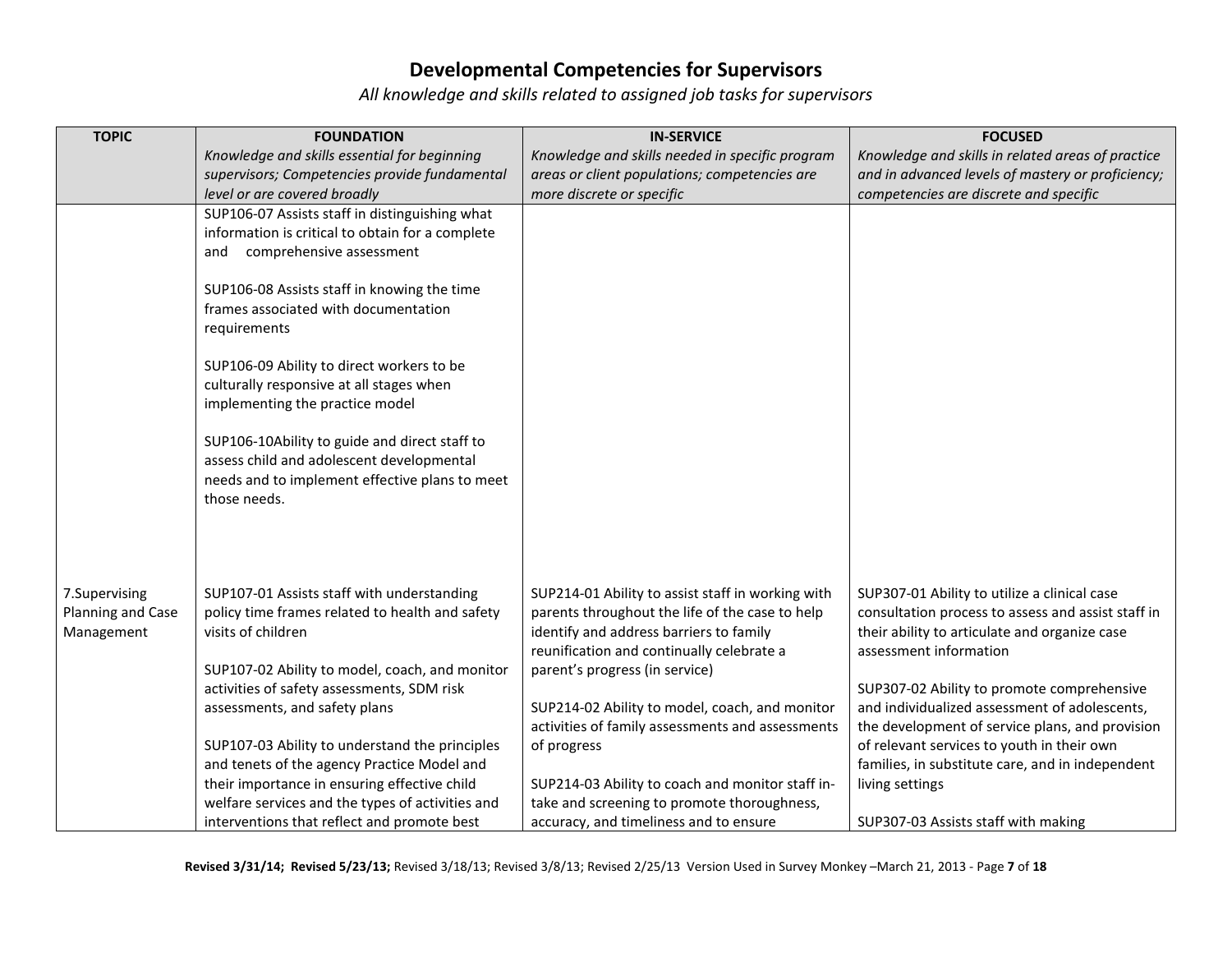| <b>TOPIC</b>      | <b>FOUNDATION</b>                                 | <b>IN-SERVICE</b>                                                             | <b>FOCUSED</b>                                                      |
|-------------------|---------------------------------------------------|-------------------------------------------------------------------------------|---------------------------------------------------------------------|
|                   | Knowledge and skills essential for beginning      | Knowledge and skills needed in specific program                               | Knowledge and skills in related areas of practice                   |
|                   | supervisors; Competencies provide fundamental     | areas or client populations; competencies are                                 | and in advanced levels of mastery or proficiency;                   |
|                   | level or are covered broadly                      | more discrete or specific                                                     | competencies are discrete and specific                              |
|                   | practice                                          | consistency with legal requirements and practice                              | recommendations and supporting of the                               |
|                   |                                                   | standards                                                                     | termination of parental rights when a safety                        |
|                   | SUP107-04 Ability to support workers in           |                                                                               | concern cannot be mitigated and children                            |
|                   | identifying parent learning styles to aid in      | SUP214-05 Ability to model, coach, and monitor                                | remain at risk of abuse or neglect (focused)                        |
|                   | supporting refinement of their parenting skills   | comprehensive and individualized assessments                                  |                                                                     |
|                   | and discipline strategies (foundation)            | of children and families experiencing child                                   | SUP307-04 Ability to model, coach, and monitor                      |
|                   |                                                   | neglect, physical abuse and sexual abuse of                                   | staff in developing, implementing, and tracking                     |
|                   | SUP107-05 Ability to support worker's             | children and their families                                                   | case plans for families                                             |
|                   | involvement in advocating for children and        |                                                                               |                                                                     |
|                   | families in education and health service systems  | SUP214-06 Ability to ensure their staff members                               | SUP307-05 Ability to determine the readiness                        |
|                   |                                                   | are providing accurate screening for domestic                                 | for family reunification and guide staff in                         |
| 7.Supervising     | SUP107-06 Ability to model and teach the          | violence                                                                      | working with families                                               |
| Planning and Case | attitude, knowledge and skills necessary for      |                                                                               |                                                                     |
| Management        | effective case plan development and               | SUP207-07 Ability to assist staff to keep case                                | SUP307-06 Ability to guide staff in utilizing a                     |
|                   | implementation                                    | focus on everyday developmental and<br>management tasks that interrupt family | variety of decision making strategies when<br>making case decisions |
|                   | SUP107-07 Ability to model, direct, and monitor   |                                                                               |                                                                     |
|                   | caseworkers in the provision of family- centered, | functioning                                                                   | SUP307-07 Ability to understand the unique                          |
|                   | services that strengthen, support, and empower    | SUP207-08 Ability to ensure in-home safety                                    | challenges and stresses faced by relative                           |
|                   | families                                          | plans are co-created with families and identify                               | caregivers and can help workers develop case                        |
|                   |                                                   | specific safety threats and concrete action steps                             | plans and provide supportive services that can                      |
|                   | SUP107-08 Ability to support staff in placing     | to mitigate them                                                              | strengthen and stabilize relative placements                        |
|                   | siblings together when possible and supporting    |                                                                               |                                                                     |
|                   | regular sibling contact when not placed together  | SUP207-09 Ability to model, coach, and monitor                                | SUP307-08 Ability to understand the juvenile                        |
|                   |                                                   | staff in developing and implementing accurate                                 | court process related to youth and can negotiate                    |
|                   | SUP107-09 Ability to guide caseworkers in         | and timely case plans for families and relevance                              | interagency agreements which are necessary to                       |
|                   | helping families through the stages of            | of services                                                                   | assure timely and appropriate case planning,                        |
|                   | adjustment in adoption and the common             |                                                                               | treatment, and out-of-home placement for                            |
|                   | contributors to adoption disruption (in service)  | SUP207-10 Ability to model, coach, and monitor                                | youth                                                               |
|                   |                                                   | staff in developing and implementing case plans                               |                                                                     |
|                   |                                                   | for families that promote accurate objectives                                 | SUP307-09 Ability to guide staff in utilizing                       |
|                   |                                                   | and culturally responsive services/resources to                               | recruitment tools and events to find suitable                       |
|                   |                                                   | address child safety and families' needs                                      | placements for youth and children                                   |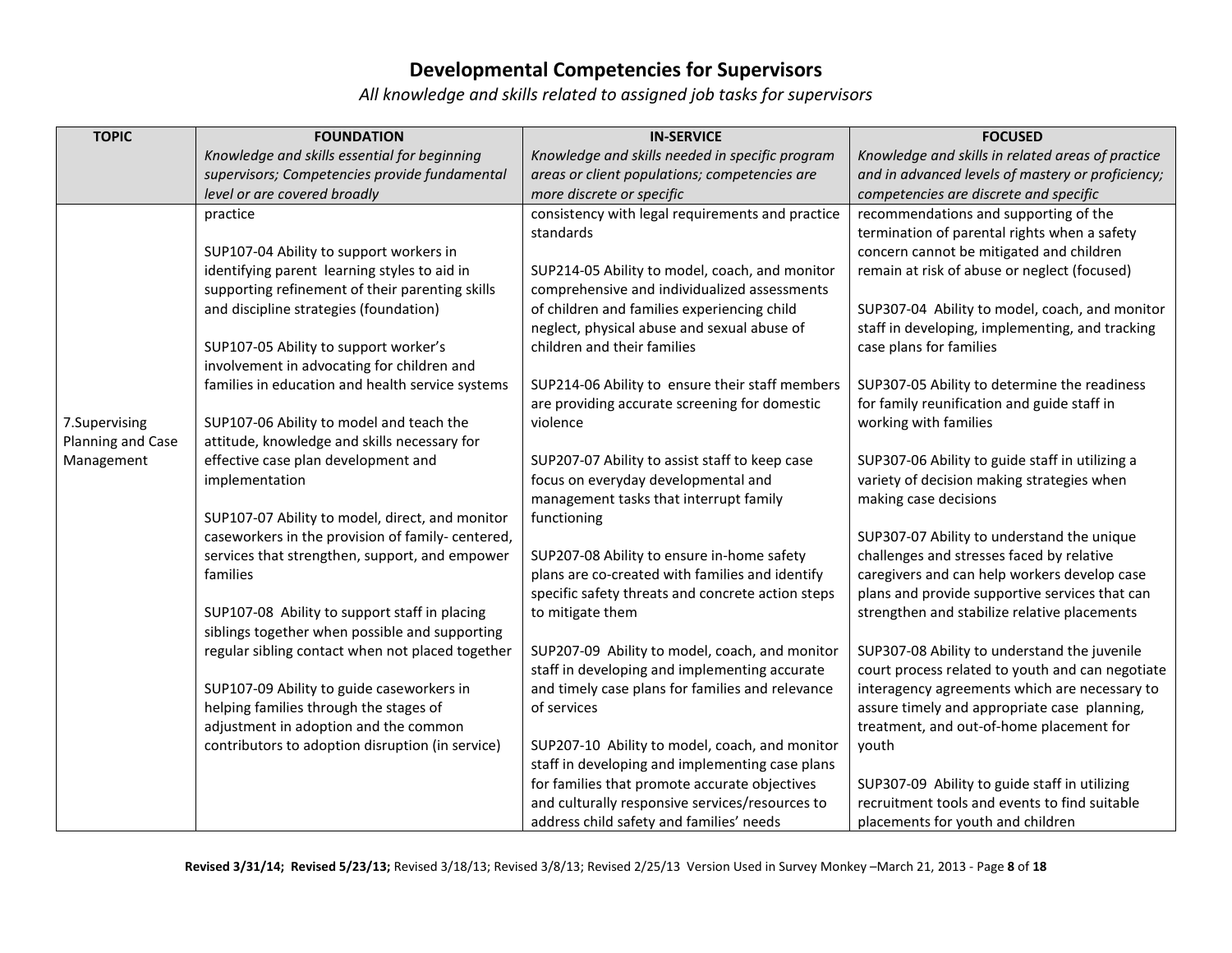| <b>TOPIC</b> | <b>FOUNDATION</b>                             | <b>IN-SERVICE</b>                                | <b>FOCUSED</b>                                     |
|--------------|-----------------------------------------------|--------------------------------------------------|----------------------------------------------------|
|              | Knowledge and skills essential for beginning  | Knowledge and skills needed in specific program  | Knowledge and skills in related areas of practice  |
|              | supervisors; Competencies provide fundamental | areas or client populations; competencies are    | and in advanced levels of mastery or proficiency;  |
|              | level or are covered broadly                  | more discrete or specific                        | competencies are discrete and specific             |
|              |                                               |                                                  |                                                    |
|              |                                               | SUP207-11 Ability to gather performance data     | SUP307-10 Ability to know how to model and         |
|              |                                               | to monitor the worker's completion of activities | instruct staff in thoroughly assessing families to |
|              |                                               | and provision of tasks outlined in the case plan | serve as adoptive caregivers                       |
|              |                                               |                                                  |                                                    |
|              |                                               |                                                  |                                                    |
|              |                                               |                                                  |                                                    |
|              |                                               |                                                  |                                                    |
|              |                                               |                                                  |                                                    |
|              |                                               |                                                  |                                                    |
|              |                                               |                                                  |                                                    |
|              |                                               |                                                  |                                                    |
|              |                                               |                                                  |                                                    |
|              |                                               |                                                  |                                                    |
|              |                                               |                                                  |                                                    |
|              |                                               |                                                  |                                                    |
|              |                                               |                                                  |                                                    |
|              |                                               |                                                  |                                                    |
|              |                                               |                                                  |                                                    |
|              |                                               |                                                  |                                                    |
|              |                                               |                                                  |                                                    |
|              |                                               |                                                  |                                                    |
|              |                                               |                                                  |                                                    |
|              |                                               |                                                  |                                                    |
|              |                                               |                                                  |                                                    |
|              |                                               |                                                  |                                                    |
|              |                                               |                                                  |                                                    |
|              |                                               |                                                  |                                                    |
|              |                                               |                                                  |                                                    |
|              |                                               |                                                  |                                                    |
|              |                                               |                                                  |                                                    |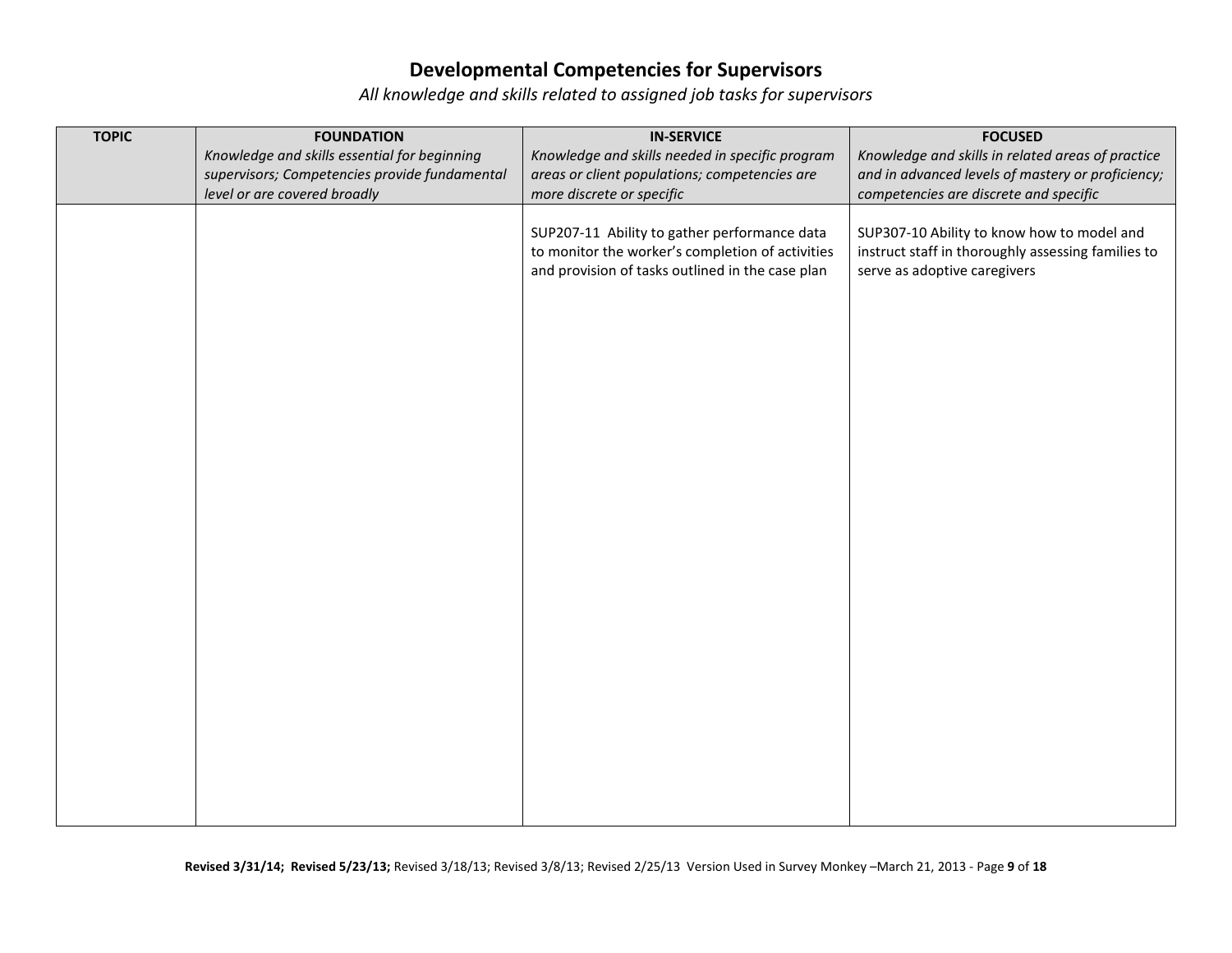| <b>TOPIC</b>                                     | <b>FOUNDATION</b>                                                                                                                                                                                                                                                                                                                                                                                       | <b>IN-SERVICE</b>                                                                                                                                                                                                                                                                                                                                                                                                 | <b>FOCUSED</b>                                    |
|--------------------------------------------------|---------------------------------------------------------------------------------------------------------------------------------------------------------------------------------------------------------------------------------------------------------------------------------------------------------------------------------------------------------------------------------------------------------|-------------------------------------------------------------------------------------------------------------------------------------------------------------------------------------------------------------------------------------------------------------------------------------------------------------------------------------------------------------------------------------------------------------------|---------------------------------------------------|
|                                                  | Knowledge and skills essential for beginning                                                                                                                                                                                                                                                                                                                                                            | Knowledge and skills needed in specific program                                                                                                                                                                                                                                                                                                                                                                   | Knowledge and skills in related areas of practice |
|                                                  | supervisors; Competencies provide fundamental                                                                                                                                                                                                                                                                                                                                                           | areas or client populations; competencies are                                                                                                                                                                                                                                                                                                                                                                     | and in advanced levels of mastery or proficiency; |
|                                                  | level or are covered broadly                                                                                                                                                                                                                                                                                                                                                                            | more discrete or specific                                                                                                                                                                                                                                                                                                                                                                                         | competencies are discrete and specific            |
| 7.Supervising<br>Planning and Case<br>Management | SUP107-01 Ability to teach and guide staff<br>understanding of trauma impacts and ways to<br>respond to individuals/families that have<br>experienced trauma<br>SUP107-02 Ability to model, coach and monitor<br>staff understanding and use of Evidence-Based<br>trauma-informed care which utilizes child and<br>family culture and increases trauma-related<br>supports in a strength-based response | SUP207-12 Ability to support worker's<br>involvement in advocating for children and<br>families in other service systems<br>SUP207-13 Ability to monitor children's<br>education status and guide staff in utilizing<br>resources and tools to develop educational plans<br>SUP207-14 Ability to guide caseworkers in<br>managing the challenges of working with<br>families prior to and during adoption process |                                                   |
|                                                  |                                                                                                                                                                                                                                                                                                                                                                                                         | SUP207-15 Ability to guide and coach staff in<br>identifying relevant academic literature model<br>and how to utilize evidence to inform case<br>practice                                                                                                                                                                                                                                                         |                                                   |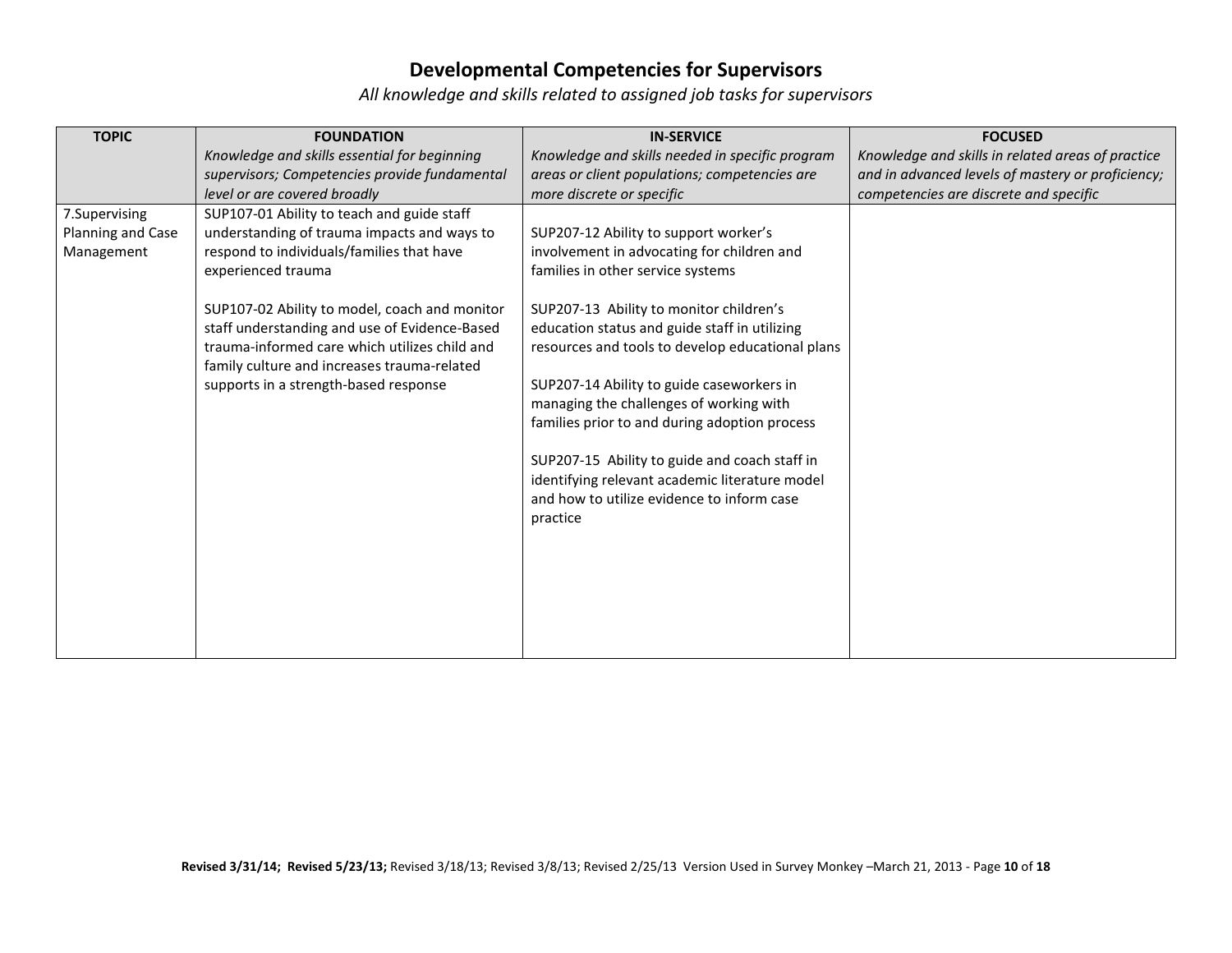| <b>TOPIC</b>         | <b>FOUNDATION</b>                                   | <b>IN-SERVICE</b>                               | <b>FOCUSED</b>                                    |
|----------------------|-----------------------------------------------------|-------------------------------------------------|---------------------------------------------------|
|                      | Knowledge and skills essential for beginning        | Knowledge and skills needed in specific program | Knowledge and skills in related areas of practice |
|                      | supervisors; Competencies provide fundamental       | areas or client populations; competencies are   | and in advanced levels of mastery or proficiency; |
|                      | level or are covered broadly                        | more discrete or specific                       | competencies are discrete and specific            |
| 8. Supervising Legal | SUP108-01 Ability to model, coach, and monitor      | SUP208-01 Ability to understand best practice   | SUP308-01 Ability to support staff                |
| <b>Services</b>      | casework activities to ensure adherence to legal    | standards, legal requirements, policies, and    | understanding of McKinney Vento provisions to     |
|                      | requirements, to protect the rights of children     | procedures for recruitment, assessment,         | ensure children and youth receive necessary       |
|                      | and family members, to collaborate with legal       | training, certification, and ongoing support to | supports to ensure educational continuity         |
|                      | partners, and to know the potential legal           | foster parents                                  |                                                   |
|                      | sanction or liability to the agency or its staff    |                                                 | SUP308-02 Ability to educate staff about          |
|                      |                                                     | SUP208-02 Ability to support and coach staff as | provisions of Fostering Connections that impact   |
|                      | SUP108-02 Assists staff with understanding the      | they prepare for court procedures               | young adults 18 and older in care                 |
|                      | legal rights of children, parents and terminology   |                                                 |                                                   |
|                      | of dependency, juvenile, family and drug courts     | SUP208-03 Ability to ensure that case practice  |                                                   |
|                      | as they relate to child welfare practices           | aligns with state and federal legislation       |                                                   |
|                      | SUP108-03 Assists staff in understanding the        | SUP208-04 Ability to approve legal              |                                                   |
|                      | importance of preparing court documentation         | documentation according to agency policy and    |                                                   |
|                      | that builds an organized history of the case,       | established departmental timelines              |                                                   |
|                      | provides evidence of substantiation of the          |                                                 |                                                   |
|                      | agency's position and rationale for the             |                                                 |                                                   |
|                      | recommendations                                     |                                                 |                                                   |
|                      |                                                     |                                                 |                                                   |
|                      | SUP108-04 Ability to model, coach, and monitor      |                                                 |                                                   |
|                      | casework activities to ensure adherence to legal    |                                                 |                                                   |
|                      | requirements, to protect the rights of children     |                                                 |                                                   |
|                      | and family members, to collaborate with legal       |                                                 |                                                   |
|                      | partners and prevent legal sanction or liability to |                                                 |                                                   |
|                      | the agency or its staff                             |                                                 |                                                   |
|                      |                                                     |                                                 |                                                   |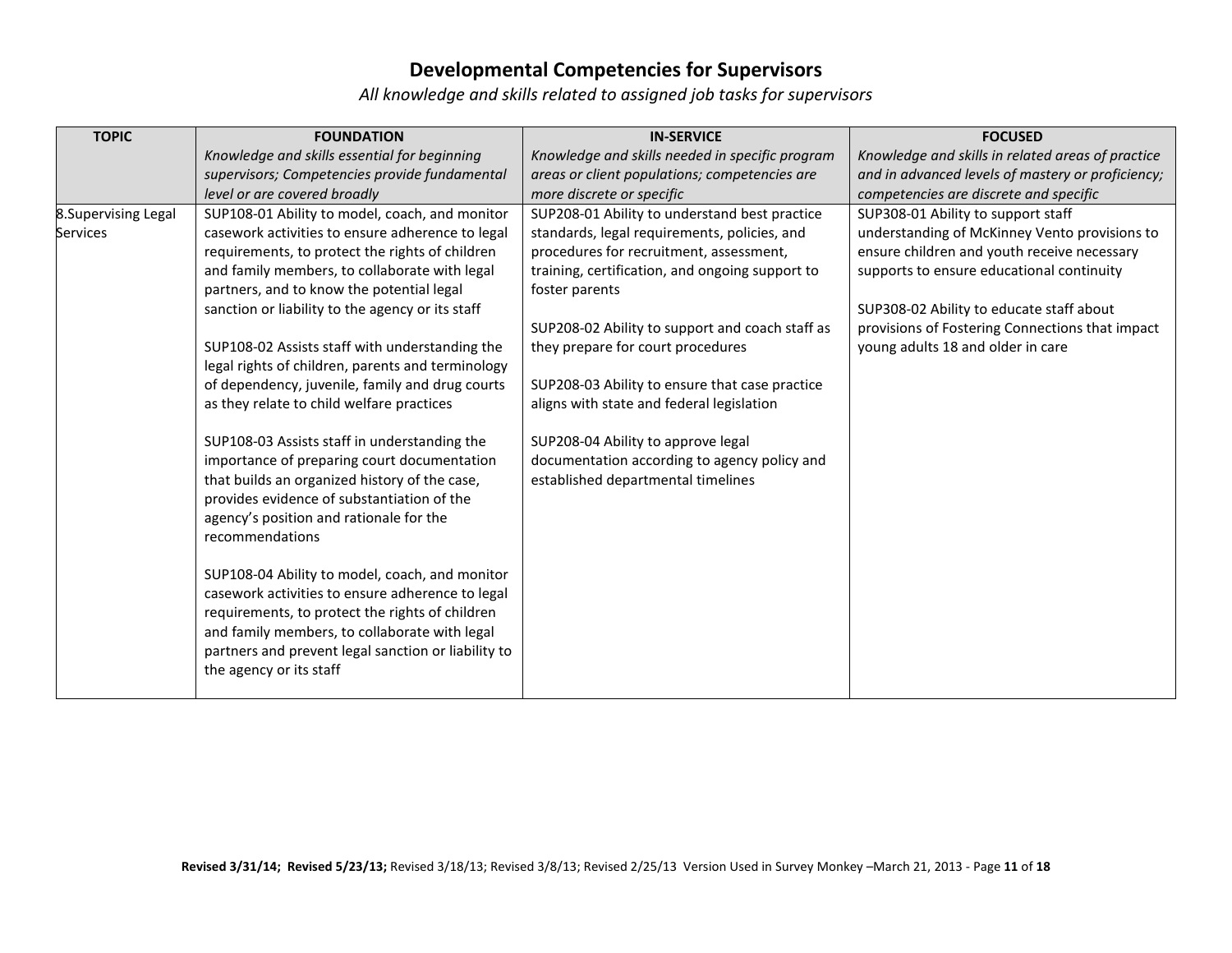| <b>TOPIC</b>      | <b>FOUNDATION</b>                                                                                                                                | <b>IN-SERVICE</b>                                | <b>FOCUSED</b>                                    |
|-------------------|--------------------------------------------------------------------------------------------------------------------------------------------------|--------------------------------------------------|---------------------------------------------------|
|                   | Knowledge and skills essential for beginning                                                                                                     | Knowledge and skills needed in specific program  | Knowledge and skills in related areas of practice |
|                   | supervisors; Competencies provide fundamental                                                                                                    | areas or client populations; competencies are    | and in advanced levels of mastery or proficiency; |
|                   | level or are covered broadly                                                                                                                     | more discrete or specific                        | competencies are discrete and specific            |
| 9. Administrative | SUP109-01 Ability to use legal guidelines, agency                                                                                                | SUP209-01 Ability to guide, coach, and monitor   | SUP309-01 Ability to carry out personnel actions  |
| Supervision       | protocols, and practice standards to manage                                                                                                      | casework activities to ensure the accuracy and   | (examples: just cause process, grievance          |
|                   | personnel activities at the unit level                                                                                                           | timeliness of investigations                     | procedures, etc.) in accordance with laws and     |
|                   |                                                                                                                                                  |                                                  | agency policies                                   |
|                   | SUP109-02 Ability to identify basic provisions of                                                                                                | SUP209-02 Ability to monitor and ensure          |                                                   |
|                   | the agency's union contracts and the benefits                                                                                                    | adherence to policies and procedures for         | SUP309-02 Ability to understand the dynamics      |
|                   | and challenges of working with unions and                                                                                                        | gathering and documenting information in         | of the supervision relationship and to be able to |
|                   | bargaining units representing agency staff                                                                                                       | situations of alleged child maltreatment         | deal effectively with "problem staff"             |
|                   | SUP109-03 Ability to understand the                                                                                                              | SUP209-03 Ability to identify state laws and     |                                                   |
|                   | supervisor's responsibilities to maintain                                                                                                        | agency policies that regulate human resource     |                                                   |
|                   | personnel files for all staff and what information                                                                                               | management, including confidentiality, Civil     |                                                   |
|                   | must be documented                                                                                                                               | Service and Affirmative Action requirements,     |                                                   |
|                   |                                                                                                                                                  | Americans with Disabilities Act, and Family and  |                                                   |
|                   | SUP109-04 Ability to develop and communicate                                                                                                     | Medical Leave Act                                |                                                   |
|                   | clear, measurable, mission-critical performance                                                                                                  |                                                  |                                                   |
|                   | expectations for unit staff                                                                                                                      | SUP209-04 Ability to understand the agency's     |                                                   |
|                   |                                                                                                                                                  | compensation policies and practices related to   |                                                   |
|                   | SUP109-05 Ability to ensure consistency in                                                                                                       | promotions, overtime, sick/vacation leave,       |                                                   |
|                   | adhering to agency mission, practice model,                                                                                                      | unemployment, and workers' compensation and      |                                                   |
|                   | policies, and procedures including Braam, CFSR,                                                                                                  | hiring                                           |                                                   |
|                   | GMAP, PIP, BRAAM, Targeted Case Reviews, etc.                                                                                                    |                                                  |                                                   |
|                   |                                                                                                                                                  | SUP209-05 Ability to identify the attributes of  |                                                   |
|                   | SUP109-06 Ability to understand the                                                                                                              | applicants and work place conditions that        |                                                   |
|                   | importance of communicating and modeling the                                                                                                     | promote hiring and increase retention of         |                                                   |
|                   | agency's commitment to and procedures for                                                                                                        | qualified staff                                  |                                                   |
|                   | assuring staff safety                                                                                                                            | SUP209-06 Ability to understand the relationship |                                                   |
|                   | SUP109-07 Ability to ensure consistency in                                                                                                       | between continual learning, formal staff         |                                                   |
|                   | adhering to agency mission, practice model,                                                                                                      | development, and staff's confidence and ability  |                                                   |
|                   | policies, and procedures including Braam, CFSR,                                                                                                  | to complete job-related tasks                    |                                                   |
|                   | GMAP, PIP, BRAAM, Targeted Case Reviews, etc.                                                                                                    |                                                  |                                                   |
|                   |                                                                                                                                                  | SUP209-07 Ability to understand a                |                                                   |
|                   |                                                                                                                                                  | developmental approach to supervision and can    |                                                   |
|                   | Revised 3/31/14; Revised 5/23/13; Revised 3/18/13; Revised 3/8/13; Revised 2/25/13 Version Used in Survey Monkey -March 21, 2013 - Page 12 of 18 |                                                  |                                                   |
|                   |                                                                                                                                                  | development                                      |                                                   |
|                   | SUP114-09 Ability to fairly and accurately assess                                                                                                | SUP214-08 Ability to articulate and reinforce    |                                                   |
|                   | staff performance, provide constructive                                                                                                          | safety policies and procedures for in-agency and |                                                   |
|                   |                                                                                                                                                  |                                                  |                                                   |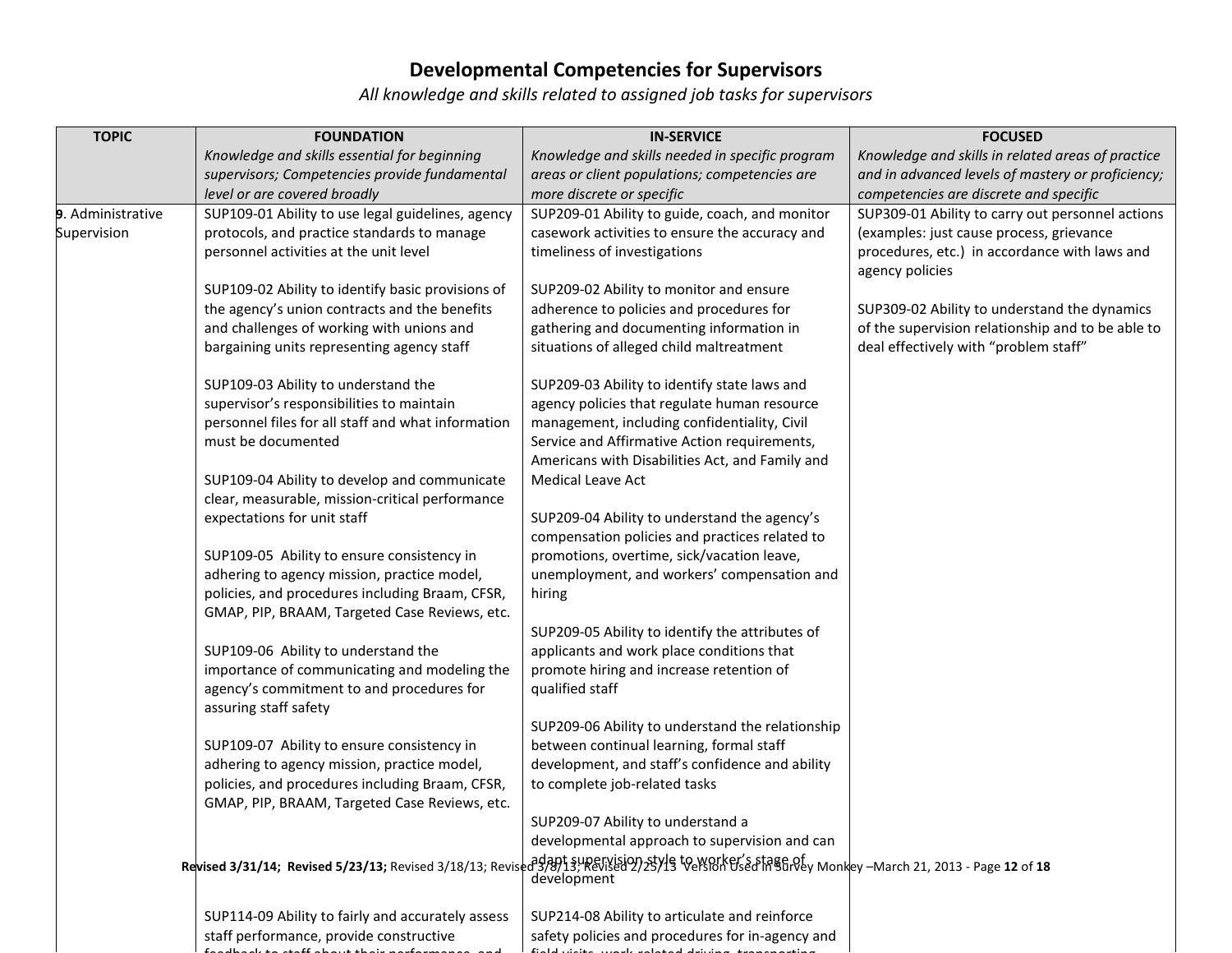| <b>TOPIC</b>                   | <b>FOUNDATION</b>                                       | <b>IN-SERVICE</b>                                 | <b>FOCUSED</b>                                      |
|--------------------------------|---------------------------------------------------------|---------------------------------------------------|-----------------------------------------------------|
|                                | Knowledge and skills essential for beginning            | Knowledge and skills needed in specific program   | Knowledge and skills in related areas of practice   |
|                                | supervisors; Competencies provide fundamental           | areas or client populations; competencies are     | and in advanced levels of mastery or proficiency;   |
|                                | level or are covered broadly                            | more discrete or specific                         | competencies are discrete and specific              |
|                                |                                                         | SUP209-10 Ability to complete a Performance       |                                                     |
|                                |                                                         | evaluation with staff that enhances their         |                                                     |
|                                |                                                         | motivation and ability to improve professionally  |                                                     |
|                                |                                                         |                                                   |                                                     |
| 10. Educational<br>Supervision | SUP110-01 Ability to understand the purpose             | SUP210-01 Ability to evaluate unit to determine   | SUP310-01 Ability to use case consultation in       |
|                                | and functions of educational supervision and its        | what trainings would be most beneficial for       | unit meeting to identify what skills and            |
|                                | importance in promoting organizational<br>effectiveness | continued unit development                        | knowledge need improvement                          |
|                                |                                                         | SUP210-02 Ability to develop a learning contract  | SUP310-02 Ability to identify and address           |
|                                | SUP110-02 Ability to create and sustain a               | with staff that helps them improve performance    | workers need for improvement in case reviews        |
|                                | constructive learning environment in their unit         |                                                   | and daily contact with workers                      |
|                                |                                                         | SUP210-03 Ability to help choose strategies best  |                                                     |
|                                | SUP110-03 Ability to recognize and responded            | suited to the learning goals and employees'       | SUP310-03 Ability to assess workers knowledge       |
|                                | to learning opportunities and teachable                 | needs                                             | and skills related to addiction, and assist workers |
|                                | moments in daily activities and supervisory             |                                                   | in gaining/improving their knowledge and skills     |
|                                | meetings                                                | SUP210-05 Ability to support staff to utilize the | in working with families with AOD use/abuse         |
|                                |                                                         | agency's Practice Model effectively so that there |                                                     |
|                                | SUP110-04 Ability to understand difference              | is enhanced ability of staff to reach the         | SUP310-04 Ability to use learning contracts,        |
|                                | between teaching, coaching, and feedback                | outcomes of child safety, well-being, and         | action plans, modeling, shadowing, guided           |
|                                | strategies to promote performance                       | permanency                                        | practice,                                           |
|                                | improvement                                             |                                                   | and strengths-based feedback as on-the-job          |
|                                |                                                         | SUP210-06 Knows a variety of on-the-job           | training strategies                                 |
|                                | SUP110-05 Ability to understand the importance          | training strategies and how to select appropriate |                                                     |
|                                | of ongoing educational supervision to encourage         | strategies based on the needs, skill level, and   | SUP310-05 Ability to promote transfer of            |
|                                | professional growth and development                     | learning style of individual staff                | learning and skill development through the use      |
|                                |                                                         |                                                   | of feedback,                                        |
|                                | SUP110-06 Knows the purpose, preferred uses,            | SUP210-07 { placeholder for an EBP comp}          | coaching, and other educational supervision         |
|                                | benefits, and limitations of educational                |                                                   | strategies                                          |
|                                | supervision strategies including constructive           |                                                   |                                                     |
|                                | feedback, coaching, on-the-job                          |                                                   |                                                     |
|                                | training, and skill building                            |                                                   |                                                     |
|                                |                                                         |                                                   |                                                     |
|                                |                                                         |                                                   |                                                     |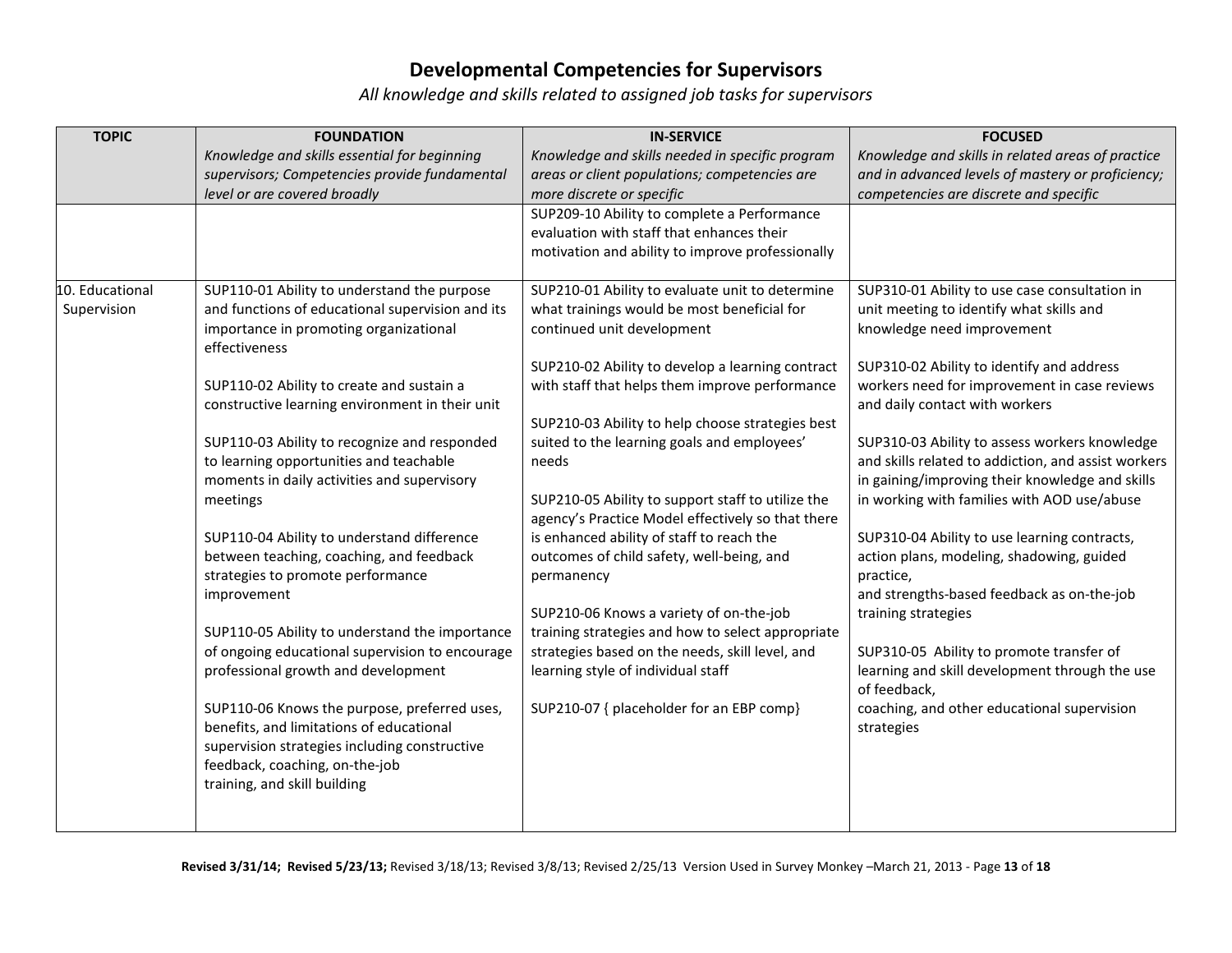*All knowledge and skills related to assigned job tasks for supervisors*

| <b>TOPIC</b>                                                | <b>FOUNDATION</b>                                                                                                                                                                                                                                                                                                                     | <b>IN-SERVICE</b>                                                                                                                                                                                                                                                                                                                                                                                                                                                                                                                                                                                                                                                                                         | <b>FOCUSED</b>                                                                                                                                                                                                                                                                                                                                                                                                                      |
|-------------------------------------------------------------|---------------------------------------------------------------------------------------------------------------------------------------------------------------------------------------------------------------------------------------------------------------------------------------------------------------------------------------|-----------------------------------------------------------------------------------------------------------------------------------------------------------------------------------------------------------------------------------------------------------------------------------------------------------------------------------------------------------------------------------------------------------------------------------------------------------------------------------------------------------------------------------------------------------------------------------------------------------------------------------------------------------------------------------------------------------|-------------------------------------------------------------------------------------------------------------------------------------------------------------------------------------------------------------------------------------------------------------------------------------------------------------------------------------------------------------------------------------------------------------------------------------|
|                                                             | Knowledge and skills essential for beginning                                                                                                                                                                                                                                                                                          | Knowledge and skills needed in specific program                                                                                                                                                                                                                                                                                                                                                                                                                                                                                                                                                                                                                                                           | Knowledge and skills in related areas of practice                                                                                                                                                                                                                                                                                                                                                                                   |
|                                                             | supervisors; Competencies provide fundamental                                                                                                                                                                                                                                                                                         | areas or client populations; competencies are                                                                                                                                                                                                                                                                                                                                                                                                                                                                                                                                                                                                                                                             | and in advanced levels of mastery or proficiency;                                                                                                                                                                                                                                                                                                                                                                                   |
|                                                             | level or are covered broadly                                                                                                                                                                                                                                                                                                          | more discrete or specific                                                                                                                                                                                                                                                                                                                                                                                                                                                                                                                                                                                                                                                                                 | competencies are discrete and specific                                                                                                                                                                                                                                                                                                                                                                                              |
| 11. Supportive<br>Supervision                               | SUP111-01 Ability to support a strengths-based<br>learning environment to support<br>professional development and promote high<br>levels of job competence and<br>performance<br>SUP111-02 Ability to identify principles of adult<br>learning and how they may affect staff<br>members' investment in ongoing professional<br>growth | SUP211-02 Ability to empower the worker to<br>identify and examine when emotional responses<br>and/or judgment interfere with the case work<br>process<br>SUP211-03 Ability to apply administrative,<br>educational and supportive supervisory<br>strategies that can help staff achieve their<br>potential and succeed in their jobs.<br>SUP211-04 Ability to understand the concepts of<br>evidence-based and empirically-supported<br>practice and how these apply to staff<br>development and professional growth<br>SUP211-05 Ability to help staff identify and<br>overcome organizational, environmental, and<br>personal barriers that may prevent them from<br>mastering job knowledge or skills | SUP311-01 Ability to select supervisory styles<br>and interventions best suited to each<br>employee's level of skill and experience, work<br>style, learning style, and level of motivation<br>SUP311-02 Ability to create and sustain a work<br>environment that values continuous<br>growth and development and promotes<br>creativity, self-reliance, competence, and<br>proficiency in job performance<br>Moved to teambuilding |
| 12. Clinical<br>Supervision                                 |                                                                                                                                                                                                                                                                                                                                       | SUP212-01 Develop and be able to implement strategies<br>for helping staff, individually and in groups, deal with dinical<br>practice issues                                                                                                                                                                                                                                                                                                                                                                                                                                                                                                                                                              |                                                                                                                                                                                                                                                                                                                                                                                                                                     |
|                                                             |                                                                                                                                                                                                                                                                                                                                       | SUP212-02 New: To understand and make use of the<br>"parallel process" in supervision                                                                                                                                                                                                                                                                                                                                                                                                                                                                                                                                                                                                                     |                                                                                                                                                                                                                                                                                                                                                                                                                                     |
| 13. Culture,<br>Diversity, and Racial<br>Disproportionality | SUP113-01 Ability to understand the financial,<br>legal, and social challenges faced by immigrant<br>and refugee families living in the United States<br>including the use of interpreters, contacting                                                                                                                                | SUP213-01 Ability to understand how a family's<br>history of oppression and trauma in their home<br>country, dislocation, and emigration may affect<br>their coping capacity, parenting behaviors, and                                                                                                                                                                                                                                                                                                                                                                                                                                                                                                    | SUP313-01 Ability to help the agency address<br>the unique needs of families who are refugees<br>or immigrants                                                                                                                                                                                                                                                                                                                      |

**Revised 3/31/14; Revised 5/23/13;** Revised 3/18/13; Revised 3/8/13; Revised 2/25/13 Version Used in Survey Monkey –March 21, 2013 - Page **14** of **18**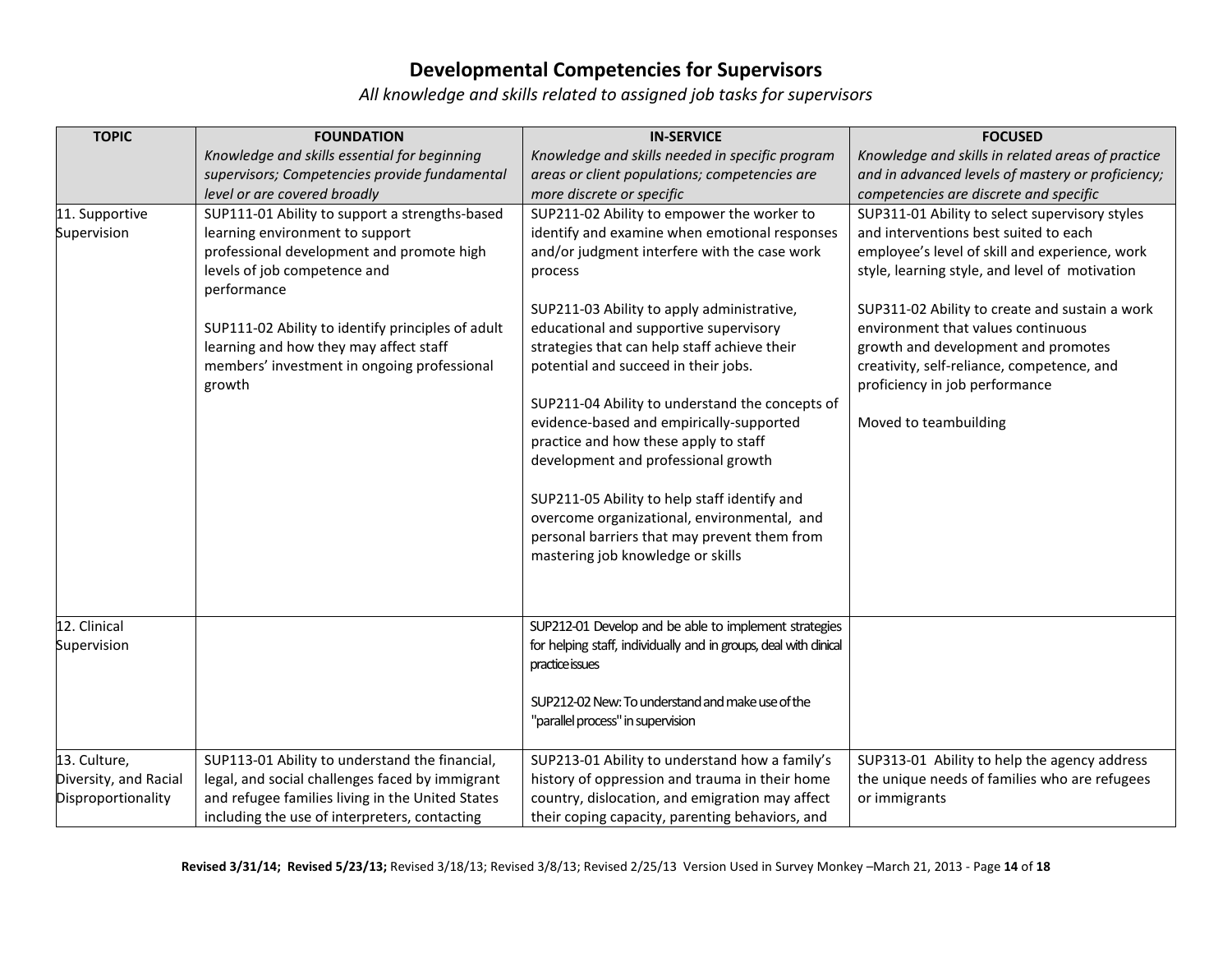| <b>TOPIC</b> | <b>FOUNDATION</b>                                  | <b>IN-SERVICE</b>                                  | <b>FOCUSED</b>                                    |
|--------------|----------------------------------------------------|----------------------------------------------------|---------------------------------------------------|
|              | Knowledge and skills essential for beginning       | Knowledge and skills needed in specific program    | Knowledge and skills in related areas of practice |
|              | supervisors; Competencies provide fundamental      | areas or client populations; competencies are      | and in advanced levels of mastery or proficiency; |
|              | level or are covered broadly                       | more discrete or specific                          | competencies are discrete and specific            |
|              | consulates and interactions with foreign           | emotional health                                   |                                                   |
|              | agencies                                           |                                                    |                                                   |
|              |                                                    |                                                    |                                                   |
|              |                                                    |                                                    |                                                   |
|              |                                                    |                                                    |                                                   |
|              | SUP113-02 Ability to initiate discussion with unit | SUP213-02 Understands the specific applications    |                                                   |
|              | team and with individual staff about issues        | of concepts of culture and diversity to the        |                                                   |
|              | related to culture and diversity including         | continuum of child welfare safety assessments,     |                                                   |
|              | differences in power and privilege that impact     | including the effects of differences in family     |                                                   |
|              | staff and client interactions                      | values, child rearing practices, communication     |                                                   |
|              |                                                    | styles, perspectives on agency involvement and     |                                                   |
|              | SUP113-03 Ability to identify when a lack of       | the impact of prejudice and bias on assessment     |                                                   |
|              | cultural competence is affecting a worker's        | conclusions and case outcomes                      |                                                   |
|              | direct practice and can model culturally relevant  |                                                    |                                                   |
|              | practice                                           | SUP213-03 Ability to assist workers in their       |                                                   |
|              |                                                    | efforts to increase foster caregivers attention to |                                                   |
|              | SUP 113-04 Ability to understand how               | children's cultural factors that inform parenting  |                                                   |
|              | ethnocentric perspectives can impact               | and support on-going cultural connections          |                                                   |
|              | management strategies and effective                |                                                    |                                                   |
|              | supervision                                        | SUP213-04 Ability to assist staff with applying    |                                                   |
|              |                                                    | an anti-oppression lens in social work practice    |                                                   |
|              |                                                    | such as engagement, assessment, service            |                                                   |
|              |                                                    | planning and service delivery for children and     |                                                   |
|              |                                                    | families                                           |                                                   |
|              |                                                    |                                                    |                                                   |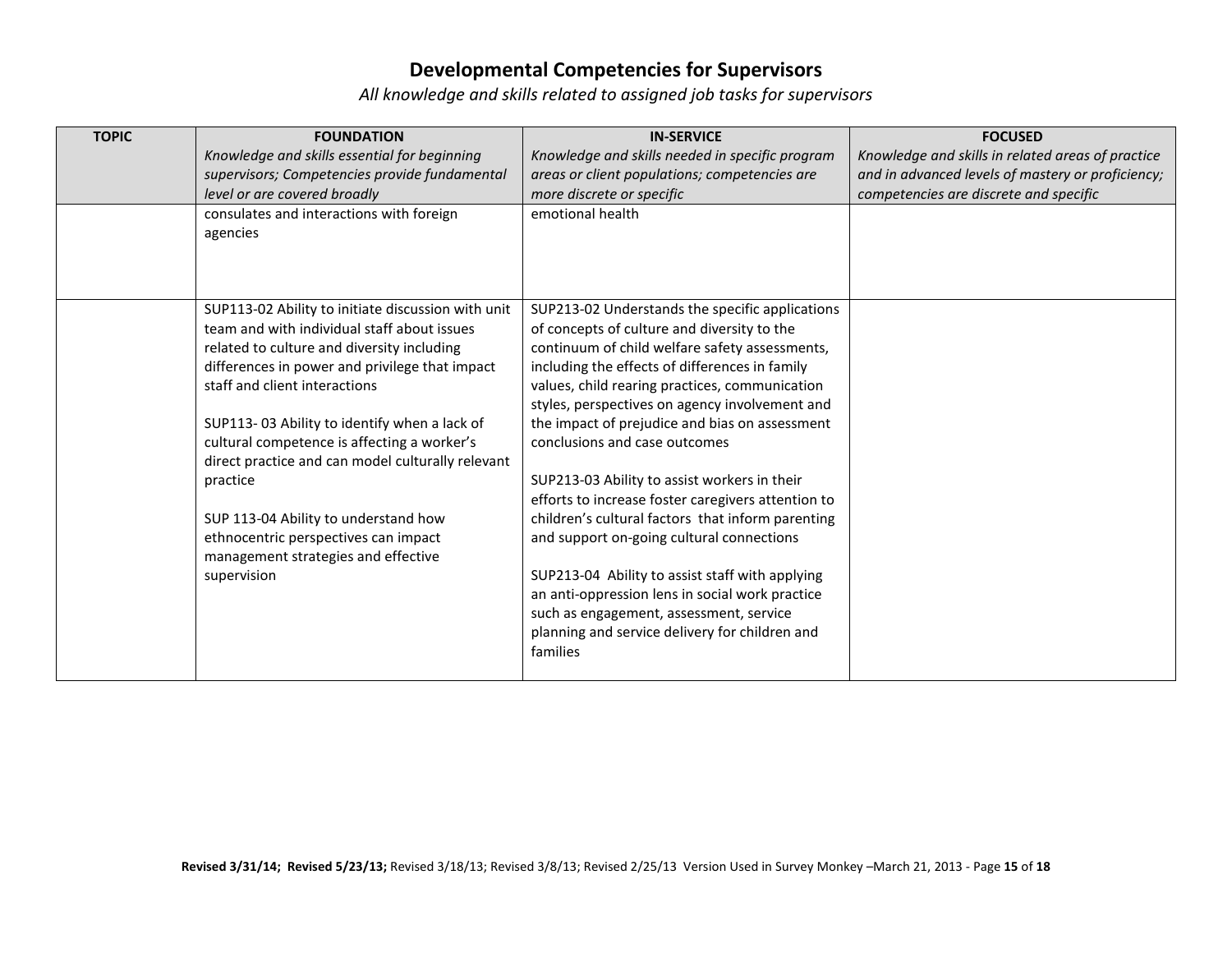| <b>TOPIC</b> | <b>FOUNDATION</b>                                                                                  | <b>IN-SERVICE</b>                                                                      | <b>FOCUSED</b>                                                                                |
|--------------|----------------------------------------------------------------------------------------------------|----------------------------------------------------------------------------------------|-----------------------------------------------------------------------------------------------|
|              | Knowledge and skills essential for beginning                                                       | Knowledge and skills needed in specific program                                        | Knowledge and skills in related areas of practice                                             |
|              | supervisors; Competencies provide fundamental                                                      | areas or client populations; competencies are                                          | and in advanced levels of mastery or proficiency;                                             |
|              | level or are covered broadly                                                                       | more discrete or specific                                                              | competencies are discrete and specific                                                        |
| 14. Managing | SUP114-01 Ability to describe different modes of                                                   | SUP214-01 Ability to understand how conflict                                           | SUP314-01 Ability to use open communication                                                   |
| Conflict     | conflict management and appropriate uses of                                                        | can be transformed into a constructive tool to                                         | with staff and engagement strategies to resolve                                               |
|              | each, including your own models of addressing                                                      | promote productive change                                                              | conflicts with peers or client families resulting                                             |
|              | conflict                                                                                           |                                                                                        | from individual and/or cultural differences                                                   |
|              |                                                                                                    | SUP214-02 Ability to demonstrate the personal,                                         |                                                                                               |
|              | SUP114-02 Ability to explain skills that enhance                                                   | interpersonal, and organizational dynamics that                                        | SUP314-02 Ability to regularly use conflict                                                   |
|              | the likelihood of successful resolution of conflict                                                | support and sustain conflict                                                           | management strategies to elicit and deal with                                                 |
|              |                                                                                                    |                                                                                        | potential resistance and to promote effective                                                 |
|              | SUP114-03 Ability to identify and facilitate                                                       | SUP214-03 Ability to understand how individual                                         | collaboration in achieving unity objectives                                                   |
|              | successful resolution of conflict among agency<br>departments, staff members, clients, and service | and cultural differences in work styles,<br>expectations, and communication styles can |                                                                                               |
|              |                                                                                                    | create conflict                                                                        | SUP314-03 Ability to take the initiative to<br>acknowledge and resolve personal conflict with |
|              | providers                                                                                          |                                                                                        | staff, peers, and administrators                                                              |
|              |                                                                                                    | SUP214-04 Ability to understand the ways that                                          |                                                                                               |
|              |                                                                                                    | unaddressed and unresolved conflict can                                                | SUP314-04 Ability to understand how cultural                                                  |
|              |                                                                                                    | undermine individual and unit productivity                                             | codes of conduct and communication styles and                                                 |
|              |                                                                                                    |                                                                                        | the misinterpretation of communications and                                                   |
|              |                                                                                                    | SUP214-05 Ability to adapt one's own                                                   | behaviors can contribute to interpersonal                                                     |
|              |                                                                                                    | communication style and approach to defuse                                             | conflict at all levels                                                                        |
|              |                                                                                                    | situations, and how to help others recognize and                                       |                                                                                               |
|              |                                                                                                    | adapt their approaches when                                                            | SUP314-05 Ability to elicit information from                                                  |
|              |                                                                                                    | miscommunication is at the source of conflict                                          | persons in a conflict situation, including personal                                           |
|              |                                                                                                    |                                                                                        | conversations, observing interactions, and                                                    |
|              |                                                                                                    |                                                                                        | gathering data from case reports and written                                                  |
|              |                                                                                                    |                                                                                        | documents to assess the specific nature and                                                   |
|              |                                                                                                    |                                                                                        | seriousness of conflict situation                                                             |
|              |                                                                                                    |                                                                                        | SUP314-06 Ability to constructively manage and                                                |
|              |                                                                                                    |                                                                                        | resolve conflict among agency departments,                                                    |
|              |                                                                                                    |                                                                                        | staff members, clients, or community partners                                                 |
|              |                                                                                                    |                                                                                        |                                                                                               |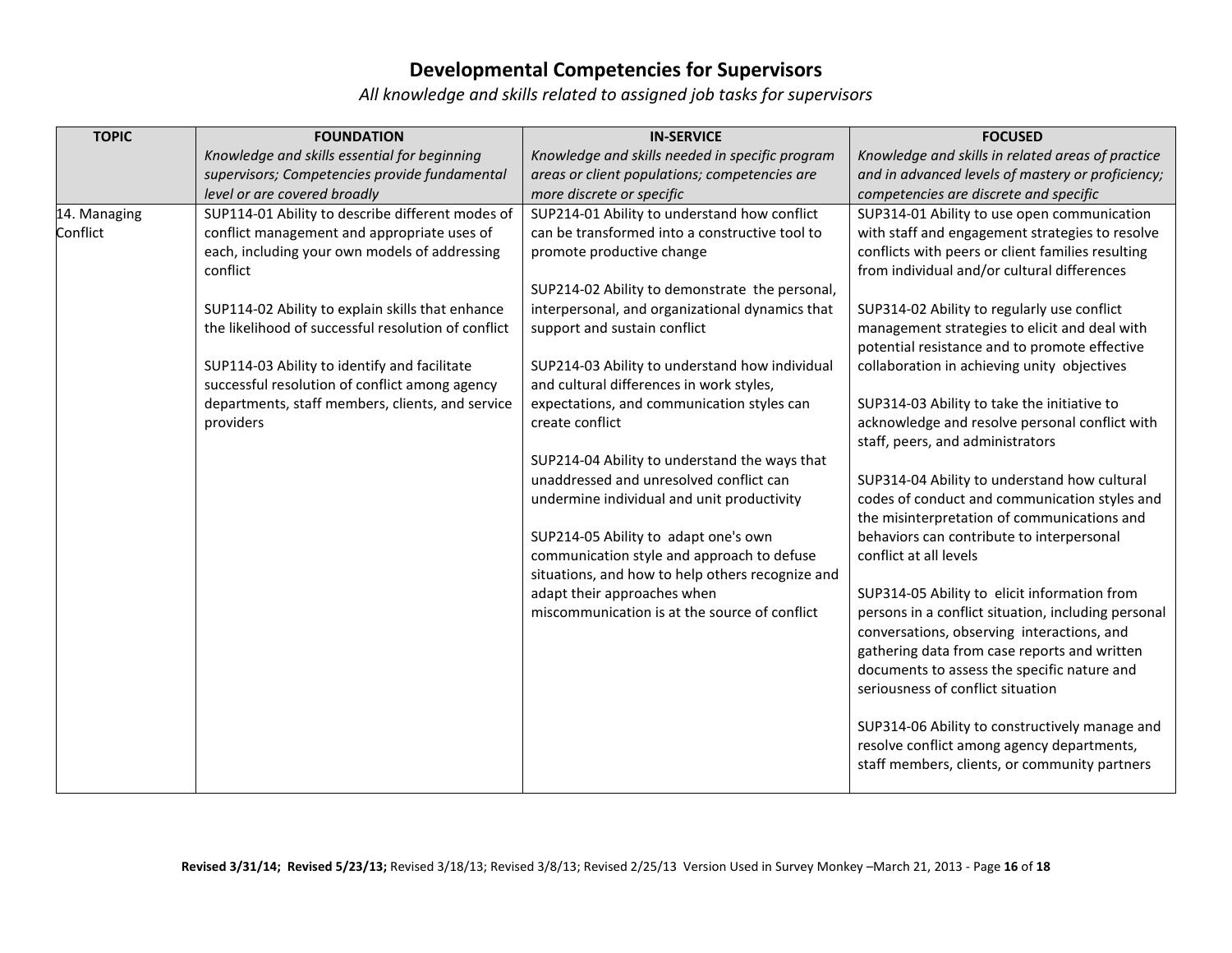| <b>TOPIC</b>                                                                          | <b>FOUNDATION</b>                                                                                                                                                                                                                                                                                                                                                                                                                                                                                                                                                                                                                                                                                                           | <b>IN-SERVICE</b>                                                                                                                                                                                                                                                                                                                                                                                                                                                                                                                                                                                                                                                                                                                                                                                                                                                                                       | <b>FOCUSED</b>                                    |
|---------------------------------------------------------------------------------------|-----------------------------------------------------------------------------------------------------------------------------------------------------------------------------------------------------------------------------------------------------------------------------------------------------------------------------------------------------------------------------------------------------------------------------------------------------------------------------------------------------------------------------------------------------------------------------------------------------------------------------------------------------------------------------------------------------------------------------|---------------------------------------------------------------------------------------------------------------------------------------------------------------------------------------------------------------------------------------------------------------------------------------------------------------------------------------------------------------------------------------------------------------------------------------------------------------------------------------------------------------------------------------------------------------------------------------------------------------------------------------------------------------------------------------------------------------------------------------------------------------------------------------------------------------------------------------------------------------------------------------------------------|---------------------------------------------------|
|                                                                                       | Knowledge and skills essential for beginning                                                                                                                                                                                                                                                                                                                                                                                                                                                                                                                                                                                                                                                                                | Knowledge and skills needed in specific program                                                                                                                                                                                                                                                                                                                                                                                                                                                                                                                                                                                                                                                                                                                                                                                                                                                         | Knowledge and skills in related areas of practice |
|                                                                                       | supervisors; Competencies provide fundamental                                                                                                                                                                                                                                                                                                                                                                                                                                                                                                                                                                                                                                                                               | areas or client populations; competencies are                                                                                                                                                                                                                                                                                                                                                                                                                                                                                                                                                                                                                                                                                                                                                                                                                                                           | and in advanced levels of mastery or proficiency; |
|                                                                                       | level or are covered broadly                                                                                                                                                                                                                                                                                                                                                                                                                                                                                                                                                                                                                                                                                                | more discrete or specific                                                                                                                                                                                                                                                                                                                                                                                                                                                                                                                                                                                                                                                                                                                                                                                                                                                                               | competencies are discrete and specific            |
| 15. Managing High<br>Profile and<br>Administrative<br><b>Incident Reports</b><br>IRS) | SUP115-01 Ability to understand the defining<br>characteristics of a high-profile or crisis situation<br>involving the agency, client families, foster<br>caregivers, and/or community members<br>SUP 115-02 Understands characteristics of high<br>profile or crisis situations and understands<br>agency's response to child fatalities and near<br>fatalities                                                                                                                                                                                                                                                                                                                                                            | SUP215-01 Ability to develop strategies to<br>provide emotional support and necessary<br>services to staff, clients and providers who are<br>directly involved in high profile or crisis<br>situations<br>SUP215-02 Ability to manage high-profile and<br>crisis situations in a manner that supports<br>agency staff and client families, and                                                                                                                                                                                                                                                                                                                                                                                                                                                                                                                                                          |                                                   |
| 16. Using Data for<br>Monitoring and<br>Improving Program<br><b>Outcomes</b>          | SUP116-01 Understands the fields in the<br>FamLink system to assist workers in complying<br>with deadlines, assign cases in the system,<br>manage workload, and enter supervisory case<br>conferences<br>SUP116-02Ability to plan, organize, and monitor<br>to ensure that casework activities are consistent<br>with federal and state law, agency policies and<br>procedures, agency goals and outcomes and<br>best practice standards<br>SUP116-03 Ability to access & analyze outcome<br>measures & performance data to improve<br>practice<br>SUP116-04 Ability to identify the primary<br>components of continuous quality improvement<br>programs and how these are used to improve<br>agency processes and outcomes | constructively resolves the issues<br>SUP216-01 Ability to effectively use the<br>supervisory tools in FamLink to administer<br>workload<br>SUP216-02 Ability to track and use data and<br>measures for evaluation of working research.<br>Ability to analyze data to drive practice. Data<br>driven practice and research driven practice<br>SUP216-03 Ability to use continuous quality<br>improvement to promote a culture of quality<br>in the agency, to maintain a focus on customer<br>satisfaction and achievement of outcomes, and<br>to recognize staff contributions to performance<br>and quality<br>SUP214-04 Ability to perform continuous quality<br>improvement activities to monitor outcomes<br>and assure the effectiveness of agency services<br>to meet federal, state, regional, and local<br>expectations as specified in GMAP, PIP, CFSR,<br>BRAAM, Targeted Case Reviews, etc. |                                                   |